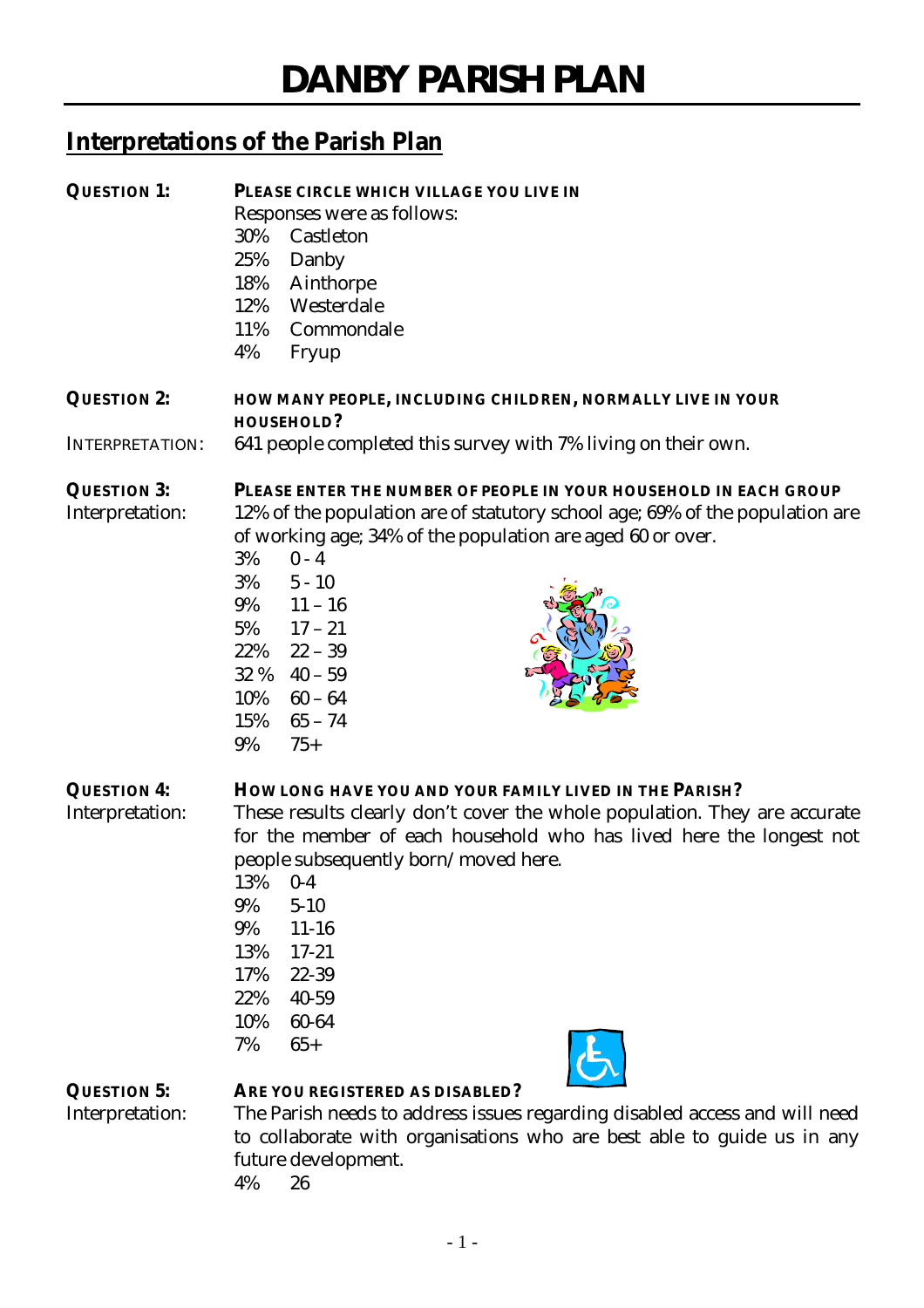| <b>QUESTION 6:</b>  | ARE YOU AT PRESENT EMPLOYED, SELF EMPLOYED ETC:                                |  |  |  |  |  |
|---------------------|--------------------------------------------------------------------------------|--|--|--|--|--|
| Interpretations:    | Nearly equally divided between those in work (49%) and those not               |  |  |  |  |  |
|                     | working (51%). Nearly one third (31%) retired. However it has to               |  |  |  |  |  |
|                     | remembered that some occupations retire before the age of $60/65$ and so       |  |  |  |  |  |
|                     | this is not a statistic that is easy to interpret.                             |  |  |  |  |  |
|                     | 31%<br>Employed                                                                |  |  |  |  |  |
|                     | 17%<br>Self employed                                                           |  |  |  |  |  |
|                     | Unemployed<br>$2\%$                                                            |  |  |  |  |  |
|                     | 1%<br>Government training scheme                                               |  |  |  |  |  |
|                     | <b>Full time education</b><br>14%                                              |  |  |  |  |  |
|                     | 31%<br>Wholly retired                                                          |  |  |  |  |  |
|                     | Unwaged wife/husband/partner/carer<br>4%                                       |  |  |  |  |  |
| <b>QUESTION 7:</b>  | <b>WHERE IS YOUR MAIN PLACE OF PAID WORK?</b>                                  |  |  |  |  |  |
|                     |                                                                                |  |  |  |  |  |
| Interpretations:    | Of those asked 56% work at home or elsewhere in the Parish the other 44%       |  |  |  |  |  |
|                     | working outside in various locations. Most of those working outside the        |  |  |  |  |  |
|                     | Parish travel less than 30 miles to work each day.                             |  |  |  |  |  |
|                     | Home based<br>56%                                                              |  |  |  |  |  |
|                     | 44%<br>Elsewhere in the Parish                                                 |  |  |  |  |  |
| <b>QUESTION 8:</b>  | IF YOU ARE IN WAGED EMPLOYMENT, WHAT IS THE BUSINESS OF YOUR MAJOR             |  |  |  |  |  |
|                     | <b>EMPLOYER?</b>                                                               |  |  |  |  |  |
| Interpretations:    | 43% work for local government or the public sector, 14% in retail and 11%      |  |  |  |  |  |
|                     | in Tourism and 4% employed in agriculture.                                     |  |  |  |  |  |
|                     | Local Government/Public sector<br>43%                                          |  |  |  |  |  |
|                     | 14%<br>Retail/service industry                                                 |  |  |  |  |  |
|                     | 11%<br>Tourism e.g. hotels, catering, BB                                       |  |  |  |  |  |
|                     | 11%<br>Construction                                                            |  |  |  |  |  |
|                     | 9%<br>Manufacturing                                                            |  |  |  |  |  |
|                     | 4%<br>Agriculture                                                              |  |  |  |  |  |
|                     | 4%<br>Transport/communications                                                 |  |  |  |  |  |
|                     | <b>Financial services</b><br>2%                                                |  |  |  |  |  |
|                     | 2%<br>Food processing                                                          |  |  |  |  |  |
| <b>QUESTION 9:</b>  | IF YOU ARE IN WAGED EMPLOYMENT, DO YOU WORK FULL-TIME (MORE                    |  |  |  |  |  |
|                     | THAN 30 HRS WK), PART-TIME (15-30) OR PART-TIME (LESS THAN 15HRS)?             |  |  |  |  |  |
| Interpretation:     | <b>Full time</b><br>68%                                                        |  |  |  |  |  |
|                     | Part time (15-30)<br>24%                                                       |  |  |  |  |  |
|                     | 8%<br>Part time (less than 15)                                                 |  |  |  |  |  |
| <b>QUESTION 10:</b> | IF YOU ARE SELF-EMPLOYED, WHAT IS YOUR MAIN BUSINESS?                          |  |  |  |  |  |
| Interpretation:     | Nearly half the self-employed are working in agriculture, which is hardly      |  |  |  |  |  |
|                     | surprising as this is a rural Parish; this percentage is interesting when read |  |  |  |  |  |
|                     | in relation to Question 8 where only 4% are employed in agriculture.           |  |  |  |  |  |
|                     | However as a percentage of the total population less than 7% are employed      |  |  |  |  |  |
|                     | in agriculture. A further 23% are involved in service or retail.               |  |  |  |  |  |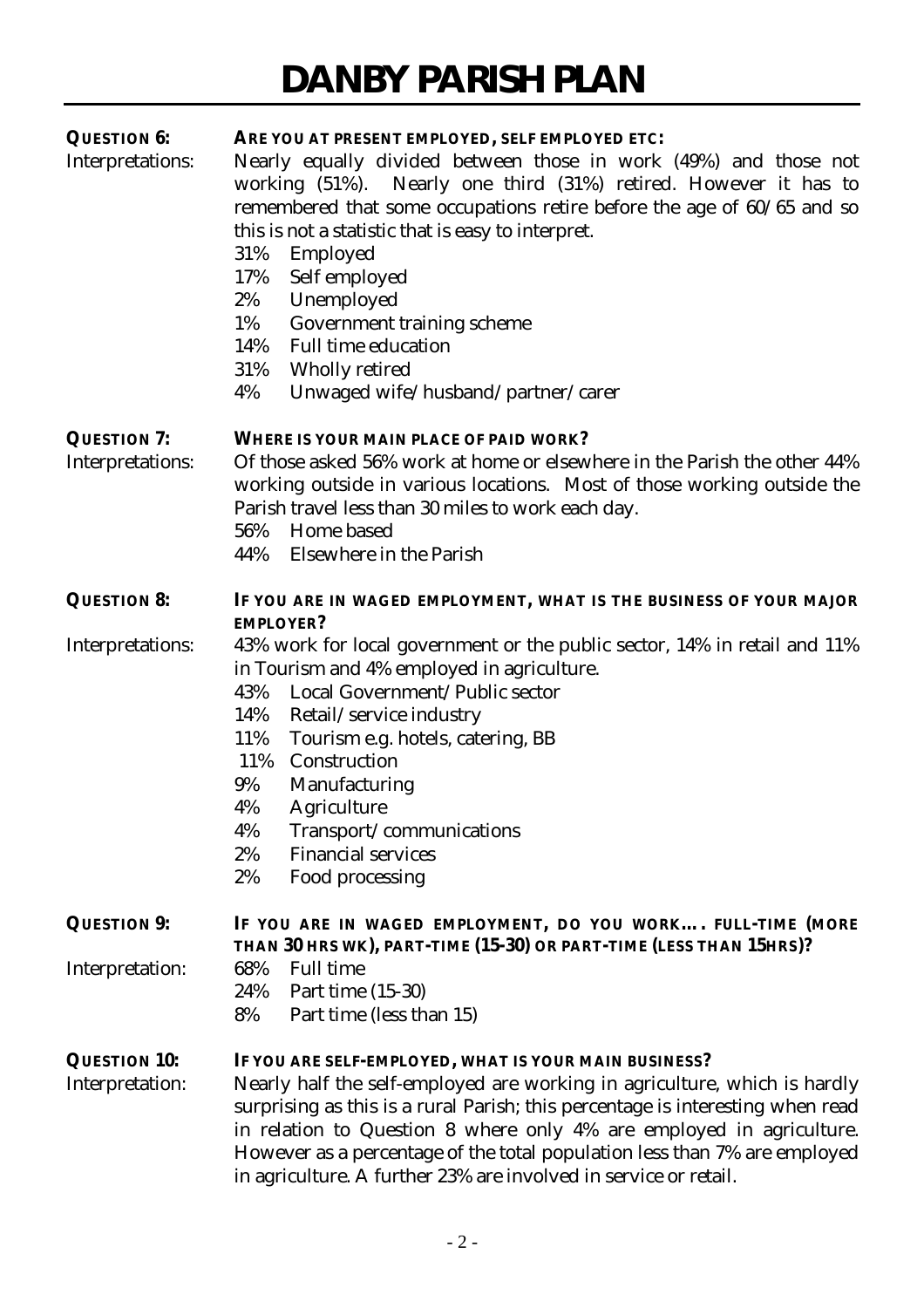|                     | 48%<br>Agriculture                                                                                                                         |                                                                                    |                                                                           |  |  |  |
|---------------------|--------------------------------------------------------------------------------------------------------------------------------------------|------------------------------------------------------------------------------------|---------------------------------------------------------------------------|--|--|--|
|                     | 23%<br>Retail/service industry                                                                                                             |                                                                                    |                                                                           |  |  |  |
|                     | 11%<br><b>Tourism</b>                                                                                                                      |                                                                                    |                                                                           |  |  |  |
|                     | 9%<br>Construction                                                                                                                         |                                                                                    |                                                                           |  |  |  |
|                     | 4%<br>Food processing                                                                                                                      |                                                                                    |                                                                           |  |  |  |
|                     | 3%<br><b>Financial services</b>                                                                                                            |                                                                                    |                                                                           |  |  |  |
|                     | 1%<br>Manufacturing                                                                                                                        |                                                                                    |                                                                           |  |  |  |
|                     | 1%<br>Transport/Communications                                                                                                             |                                                                                    |                                                                           |  |  |  |
| <b>QUESTION 11:</b> |                                                                                                                                            | WK), PART-TIME (15-30) OR PART-TIME (LESS THAN 15HRS)?                             | IF YOU ARE SELF-EMPLOYED DO YOU WORK FULL-TIME (MORE THAN 30 HRS          |  |  |  |
| Interpretations:    | full time<br>69%                                                                                                                           |                                                                                    |                                                                           |  |  |  |
|                     | 15%<br>part time $(15-30)$                                                                                                                 |                                                                                    |                                                                           |  |  |  |
|                     | 16%<br>part time (less than 15)                                                                                                            |                                                                                    |                                                                           |  |  |  |
| <b>QUESTION 12:</b> | WORK?                                                                                                                                      |                                                                                    | IF YOU ARE NOT IN EMPLOYMENT, HOW LONG HAVE YOU BEEN LOOKING FOR          |  |  |  |
| Interpretations:    | These figures show that a large part of our community is not actively                                                                      |                                                                                    |                                                                           |  |  |  |
|                     | seeking employment.                                                                                                                        |                                                                                    |                                                                           |  |  |  |
|                     | 72%<br>not looking for work                                                                                                                |                                                                                    |                                                                           |  |  |  |
|                     | less than 6 months<br>8%                                                                                                                   |                                                                                    |                                                                           |  |  |  |
|                     | $8\%$ 7 – 12 months                                                                                                                        |                                                                                    |                                                                           |  |  |  |
|                     | $4\%$ 13 – 24 months                                                                                                                       |                                                                                    |                                                                           |  |  |  |
|                     | 8%<br>more than 24 months                                                                                                                  |                                                                                    |                                                                           |  |  |  |
| <b>QUESTION 13:</b> |                                                                                                                                            | HOW MANY CARS ARE THERE IN YOUR FAMILY?                                            |                                                                           |  |  |  |
| Interpretations:    | Analysing the results from the Parish Plan Survey, only two households are                                                                 |                                                                                    |                                                                           |  |  |  |
|                     | without cars and 245 households have one or more cars. This indicates that                                                                 |                                                                                    |                                                                           |  |  |  |
|                     | the residents of the Parish are well served with personal transport.                                                                       |                                                                                    |                                                                           |  |  |  |
|                     | However, looking at the earlier information it can be seen that while<br>approximately 9% of householders in the Parish live alone, 48% of |                                                                                    |                                                                           |  |  |  |
|                     |                                                                                                                                            |                                                                                    |                                                                           |  |  |  |
|                     |                                                                                                                                            |                                                                                    | households only have one, or no, car. Thus it can be inferred that 39% of |  |  |  |
|                     | No of cars in family                                                                                                                       | households in the Parish can be left without personal transport.<br>No of families |                                                                           |  |  |  |
|                     | 0                                                                                                                                          | 2                                                                                  |                                                                           |  |  |  |
|                     |                                                                                                                                            | 117                                                                                |                                                                           |  |  |  |
|                     | 2                                                                                                                                          | 106                                                                                |                                                                           |  |  |  |
|                     | 3                                                                                                                                          | 14                                                                                 |                                                                           |  |  |  |
|                     | 4                                                                                                                                          | 5                                                                                  |                                                                           |  |  |  |
|                     | $\mathbf 5$                                                                                                                                | 3                                                                                  |                                                                           |  |  |  |
| Action:             |                                                                                                                                            |                                                                                    | To encourage awareness of alternative means of transport, not only for    |  |  |  |

those who cannot access cars (those unable to drive, or whose household do not own a car), but also to those parishioners who are without the use of the "household" car for any length of time.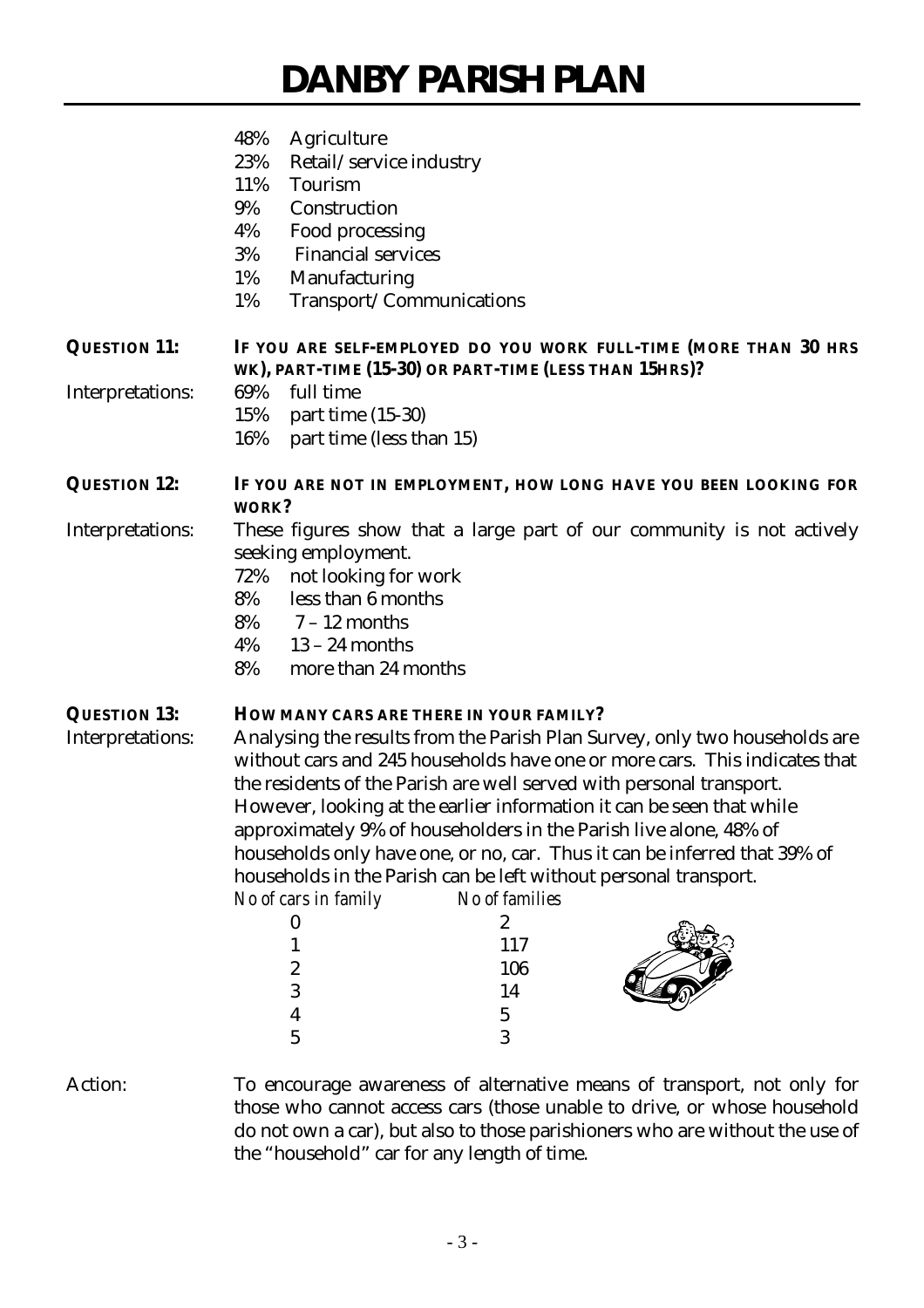

**QUESTION 14: WHAT IS YOUR MAIN MEANS OF TRANSPORT TO WORK, TRAINING OR STUDY?** Interpretations: 73% of the people use cars/vans as their main means of transport. 10% of parishioners use the train as their main means of transport and finally only 2% use the local bus services as their main means of getting to work, training or study. When taking in to account the standard of services in the Parish in the results for Question 29, 16% are dissatisfied with the roads and 36% satisfied. For winter weather service 26% were dissatisfied and 41% satisfied. However, since the survey forms were returned, there have been further cut backs with gritting only being carried out on steep banks and corners.

> Although only 10% of people used the trains, they are significant in that not many rural communities now have such a facility. The train is essential for school runs. This is one of the most scenic lines in the country with its Heartbeat and Captain Cook connections. Also only 2% used the local buses, which link the Parish together and provide a rotating service to the major towns nearest the Parish.

- 73% Car/Van
- 10% Train
- 8% Walking
- 2% Public bus
- 2% Private bus
- 2% Motor cycle/scooter/moped
- 2% Other
- 1% Bicycle

Action: To ensure the relevant authorities maintain and repair the local highways to a high standard. This should be coupled with methods of encouraging people who travel to a fixed destination each working day, which is served by public transport, to use the public transport option. Also to encourage the development (or study the feasibility of) an integrated transport system encompassing the Parish.

> To ask the Parish Council to continue to work with Highways to ensure continuation of a high level of service, both generally on road repairs and specifically on roads winter service. To send Parish Plan to Neil Buxton (railways), Bill Brakel (NYMNP moors bus) and Ian Pearson (North Yorkshire County Council) for use as a resource in the planning of public transport for the Parish.

## **QUESTION 15: DO YOU, ON A REGULAR BASIS, EXPERIENCE ANY OF THE FOLLOWING LOCAL TRANSPORT DIFFICULTIES?**

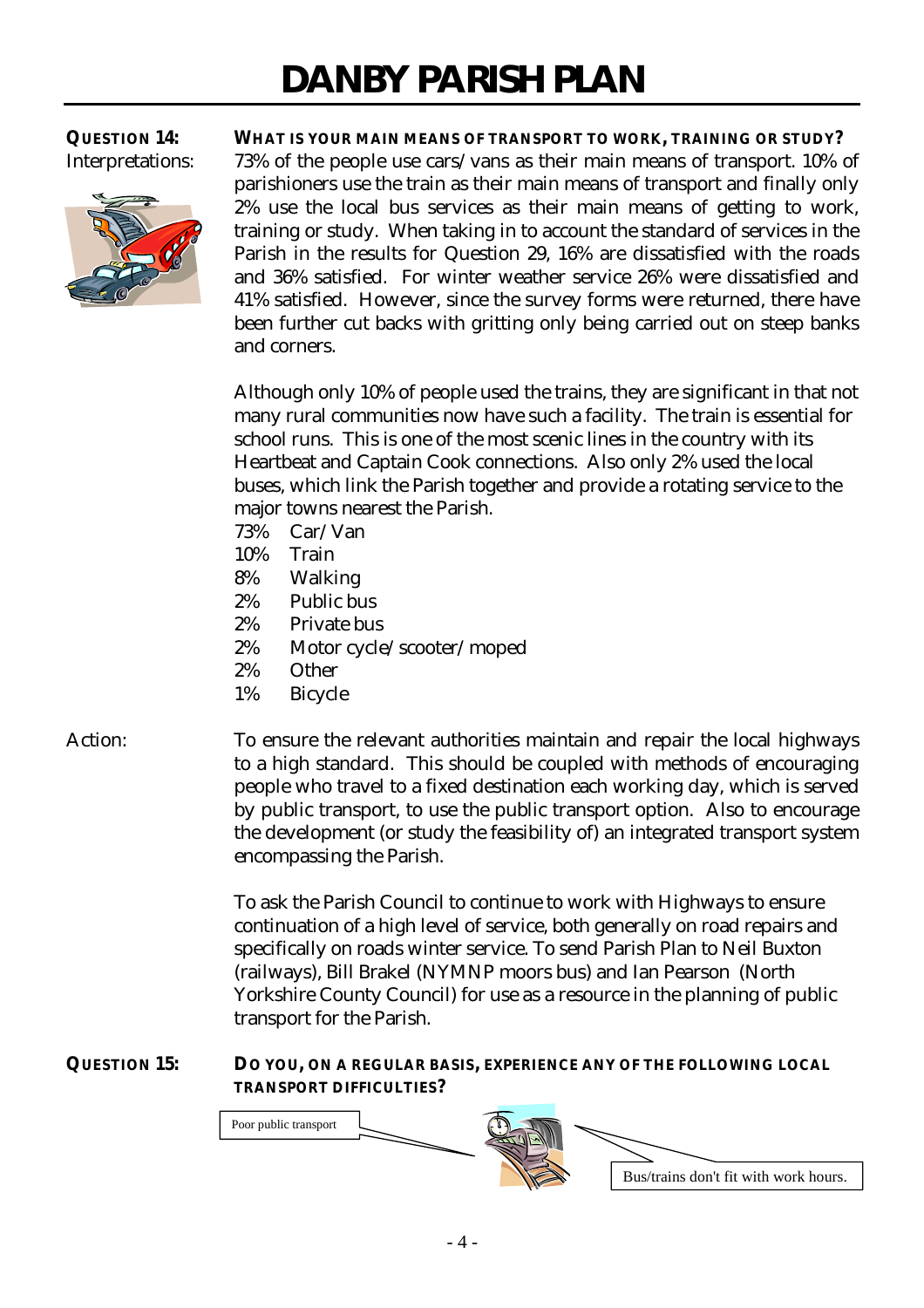| Interpretations: | The greatest difficulty facing respondents to the Parish Plan survey was       |
|------------------|--------------------------------------------------------------------------------|
|                  | ungritted roads, with 32% feeling that the service was below expectations.     |
|                  | Since this is at odds with the replies to Question 29, it must be assumed that |
|                  | the complaint arises from the large number of rural roads in the Parish that   |
|                  | are simply not gritted at all.                                                 |

The second greatest difficulty was the timing of the train and bus services within the Parish and to 'out of Parish' destinations, with 30% finding these inconvenient. From the comments section of this question, the problem appears to be with inconvenient timings during shopping hours and also commuter services in the early morning and evening.

Looking at the comments section, it is plain that the Parishioners view the local train service mainly as a connection to nation rail and air links (main line services at Darlington, and airport services to Teesside and Manchester), while many people see the bus services as a shoppers link to local towns, even though only 2% of people use these services at present.

Residents also complain about the total lack of signed bus stops and, if you are new to the area or a visitor, it is very difficult to know where the buses stop and where the timetables are for the services running.

- 32% Ungritted roads
- 20% Timing of trains
- 12% Unreliability of trains
- 10% Timing of buses
- 9% High cost of public transport
- 7% Lack of bus timetable information
- 4% Access to train station
- 4% Lack of timetable information
- 2% Unreliability of buses
- Action: To press the local authorities to extend the gritting schedule to rural roads that, while small, are essential transport arteries in the Parish, possibly by using grants to local farmers to carry out the gritting, or other innovative schemes. To work with the providers of train and bus services to extend timetables to make them more convenient to shoppers and business commuters. To try and ensure that the local services are properly timetabled to connecting national rail and air services. Finally to investigate the better and clearer signposting of bus stopping points and bus & train timetables. See Question 14 action also.

**QUESTION 16: ARE YOU AWARE THAT THERE IS A GOOD NEIGHBOURS COMMUNITY TRANSPORT VOLUNTEER CARE SCHEME AVAILABLE? QUESTION 16A: WOULD YOU USE A COMMUNITY TRANSPORT MINI BUS SERVICE?** Interpretations: 54% of people were not aware of the Volunteer car scheme but 19% (42 people) would be prepared to volunteer as drivers in the car or mini bus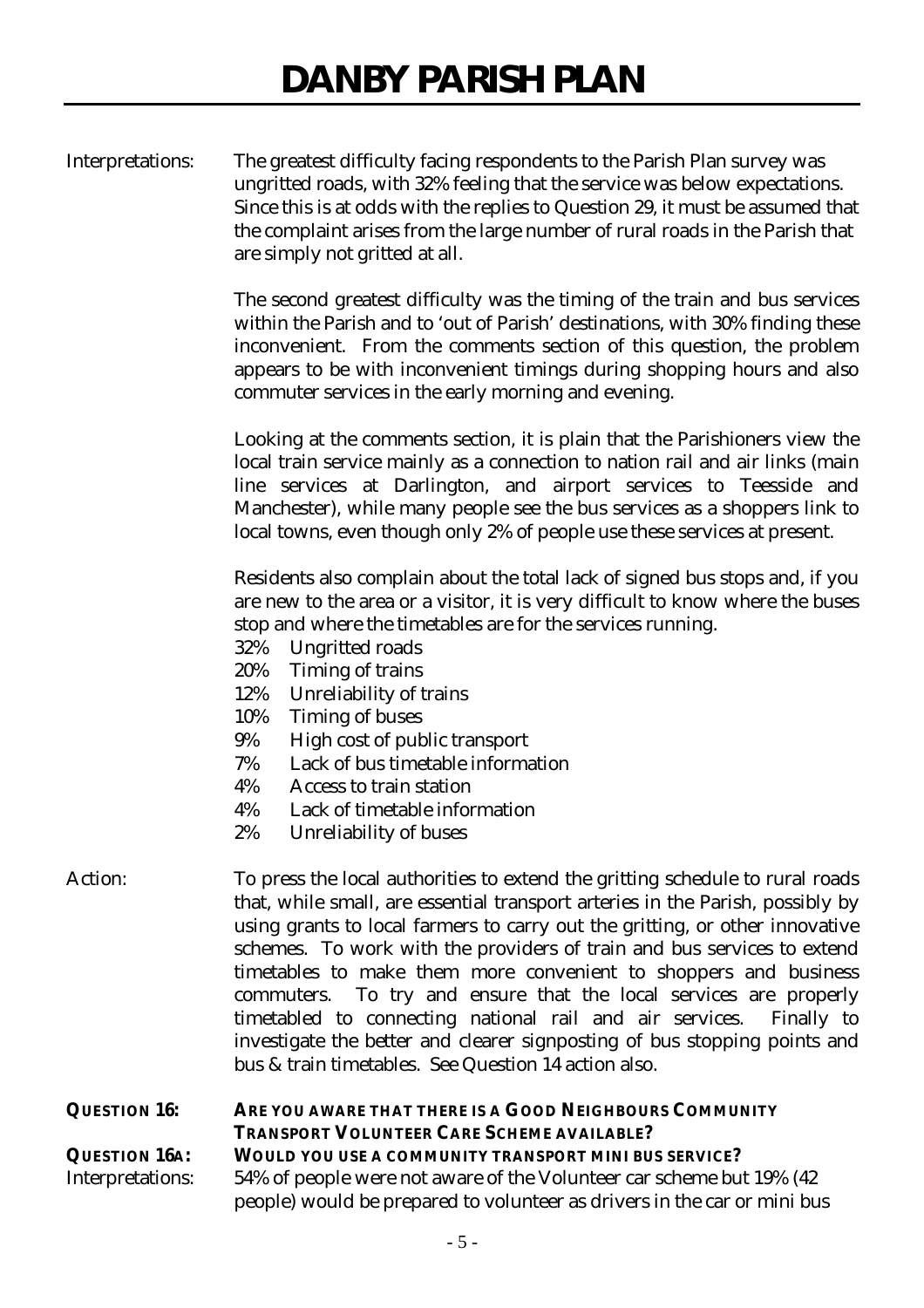service. 29% (145 people) of respondents would be keen to use the community mini bus service. This is an under advertised service and these figures could change once we have raised the awareness of this scheme.

- 81% Would not volunteer as a driver
- 71% Would not use community mini bus
- 54% Unaware
- 46% Aware
- 29% Would use community mini bus
- 19% Would volunteer as a driver

Action: Raise awareness of this useful community service, and encourage the extension to a service using minibuses in addition to private cars.

> Inform John Gregory at Church House Whitby of the results so that he can take this forward with interested groups.

## **QUESTION 17: ARE PUBLIC PARKING FACILITIES IN THE PARISH ADEQUATE?**



- Interpretations: All four villages have problems with parking, particularly at weekends and holidays. Castleton is particularly congested due to service deliveries and residents not having access to off street parking. 53% of respondents have problems parking indicating that facilities are inadequate. Looking at the comments section of this question it can be seen that over 50% of the named locations of parking difficulties are in Castleton village – mainly in the high street; where on street parking has to be shared between locals, visitors and delivery lorries. Danby comes second with 20% of the locations for parking difficulties, mainly around the Doctors' surgery and the crossroads. 53% No
	- 32% Yes
	- 15% No opinion
- Action: To identify areas where specific types of parking provision are required which will enable pressure to be taken off from the village centres which are currently overused by all categories of parker (locals, tourists, shoppers & deliveries). Inquire if the Danby Village Hall parking facility can be used as a village car park at times when there are no activities taking place and advertise this**.**

Highways, Police and NYMNP should be involved. Better signing of parking for walkers at the top of Castleton. Ramblers association, NYMNP, village caretaker, shops, hotels etc should make visitors aware via leaflets.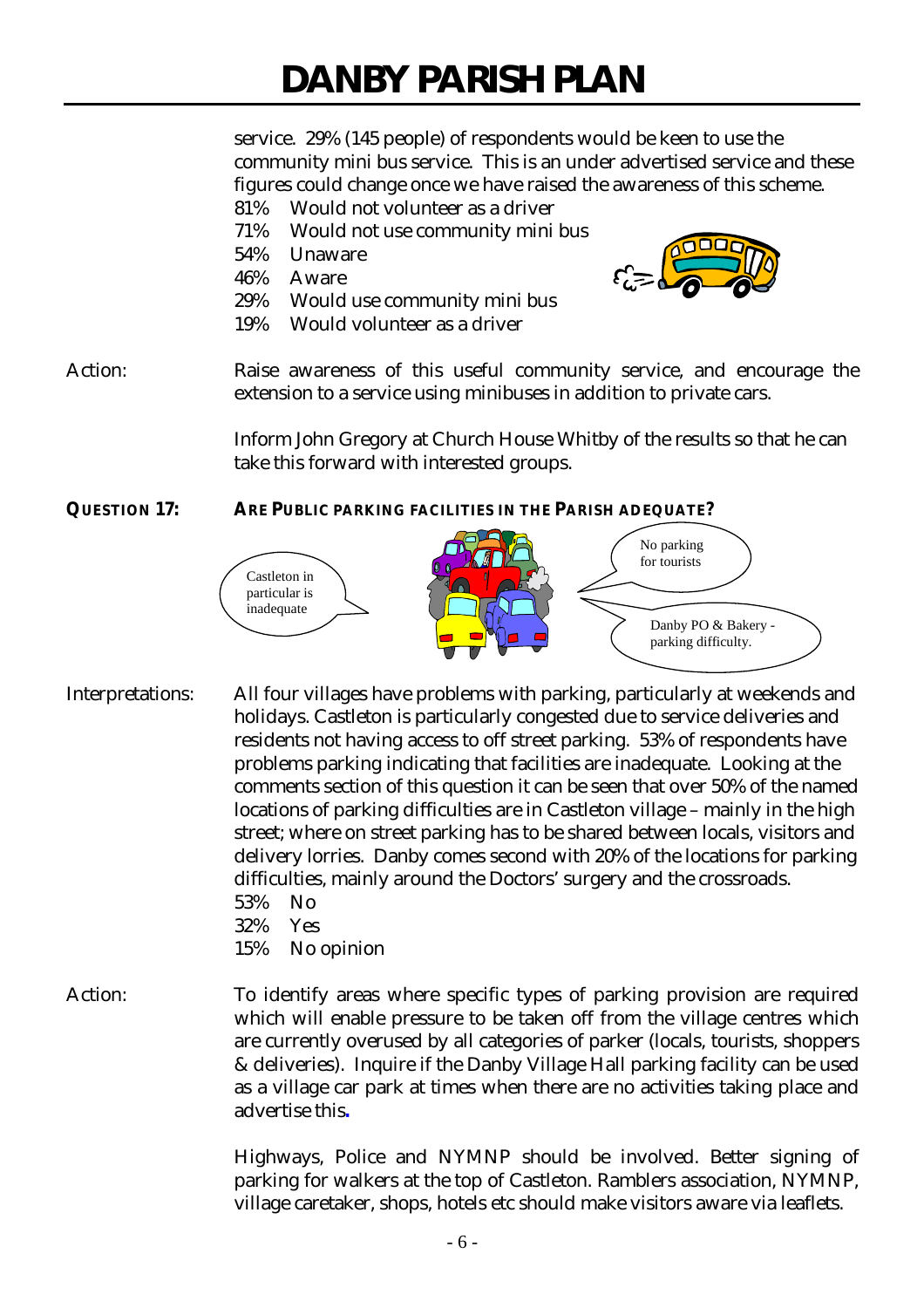The Co-op could be asked to help with parking arrangements i.e. very early or very late deliveries, for delivery wagons as this causes congestion on a daily basis in Castleton. Where specific problems highlighted in Parish Plan community consultation should be held to find a solution in each of the villages.

## **QUESTION 18: DO YOU THINK THERE ARE ANY MAJOR 'DANGER SPOTS' ON THE ROADS IN THE PARISH AND IMMEDIATE AREA?**



Interpretations: Numerous danger spots were identified with 67% answering yes to this question. Unsurprisingly, blocking due to poor parking facilities in Castleton and Danby villages contribute to black spots locations. In addition to these it is important to point out that many people feel that the junctions to the A171 at Lockwood Beck (Castleton road-end) and Danby road-end are also major danger spots. It is worth noting that a few people have indicated that it is drivers that cause the problem and not the cars or the roads.

67% Yes 19% No 14% No opinion

Action: To work with NYCC and SBC highways departments in raising awareness of local accident danger spots and find ways of making them safer.

> Parish plan to be made available to Highways and Police with key issues highlighted. Parish Council to be pressed to continue the quest with Redcar and Cleveland Council to get improvements made to Lockwood Beck and Danby Junction on the A171.

## **QUESTION 19: DURING THE FOOT AND MOUTH CRISIS A TEMPORARY CATTLE GRID HAS BEEN INSTALLED IN CASTLETON NEAR THE ESKDALE PUBLIC HOUSE. SHOULD IT BE MADE PERMANENT?**



Interpretations: 63% of those answering the questionnaire are in favour of a temporary cattle grid installed in Castleton near the Eskdale Public House. Since the survey it has been agreed to place a cattle grid on the road approaching Castleton and the Eskdale Public House.

> This may indicate a support for strategic cattle grids to control sheep/slow down traffic.

63% Yes 37% No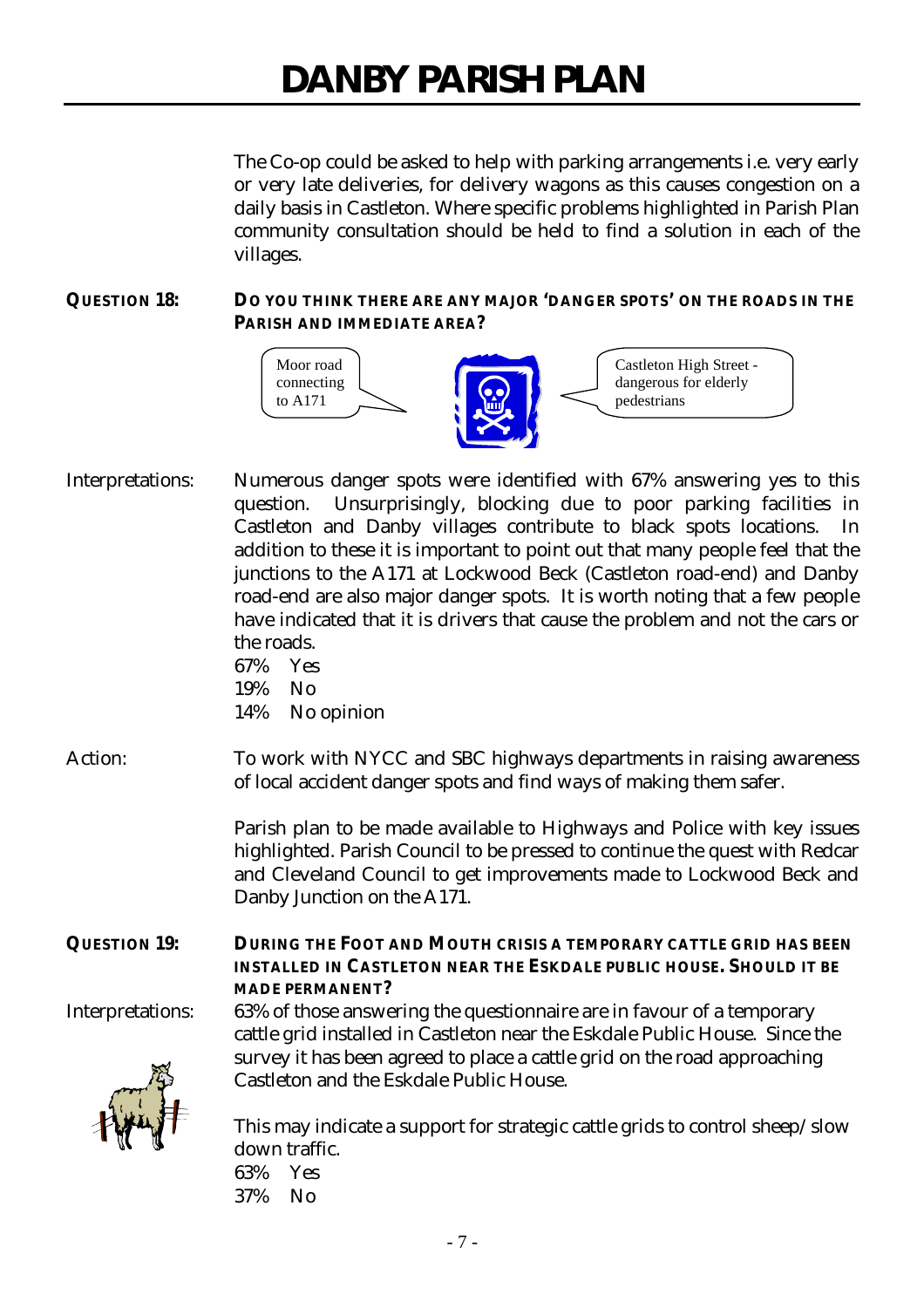Action: Investigate further the need for cattle grids in other parts of the Parish by working with local residents, National Park, Parish Council and Farmers.

**QUESTION 20: IS SPEEDING TRAFFIC A PROBLEM IN THE PARISH?** Castleton High Street EVERYWHERE

Interpretations: 64% considered speeding a problem in the Parish. There was a varied mix of comments for question 20a. 64% Yes 23% No

13% No opinion

Action: To work with the Police and NYCC and SBC highways departments in raising awareness of local speeding problems and find ways of reducing speeding throughout the Parish.

> Press for the provision of "hypothecated" speed camera signs (where the sign indicates that portable speed cameras *may* be in use). Press local authorities to increase the priority of Castleton Traffic Calming Scheme to reduce speeding through the village.

**QUESTION 21: HOW WOULD YOU LIKE TO SEE THE PROVISION OF STATUTORY AGE (5YRS-16YRS) EDUCATION IN THE PARISH DEVELOPING IN THE FUTURE?** Interpretations: There was no clear indication for either a signification change or retention of the present situation.

# **QUESTION 22: DOES THE PARISH NEED DEVELOPMENT OF ANY OF THE FOLLOWING FACILITITES?**

Interpretations: Allowing for weightings on preferences 26% of those answering were in favour of seeing adult learning activities within the Parish, 25% wanting after school clubs for their children and 23% wanting a holiday play scheme. This can be interpreted as the community wanting to see a wider range of social activities within the Parish.

> For example adult-learning classes could be provided within the village halls. From the number of locally advertised events, Castleton Village Hall already makes good use of the time and space of the existing building. From its appearance the Danby Village Hall seems to be in need of modernisation as commented in question 48a "Modernisation of Danby Village Hall" and this could lead to greater usage. The community could look at what kind of adult learning is required/desired. The curriculum within this field is vast and perhaps taster sessions could identify specifically what is wanted/needed. The courses could contain activities such as information technology, languages, dancing classes etc. Local people with skills could be recruited to operate classes in village halls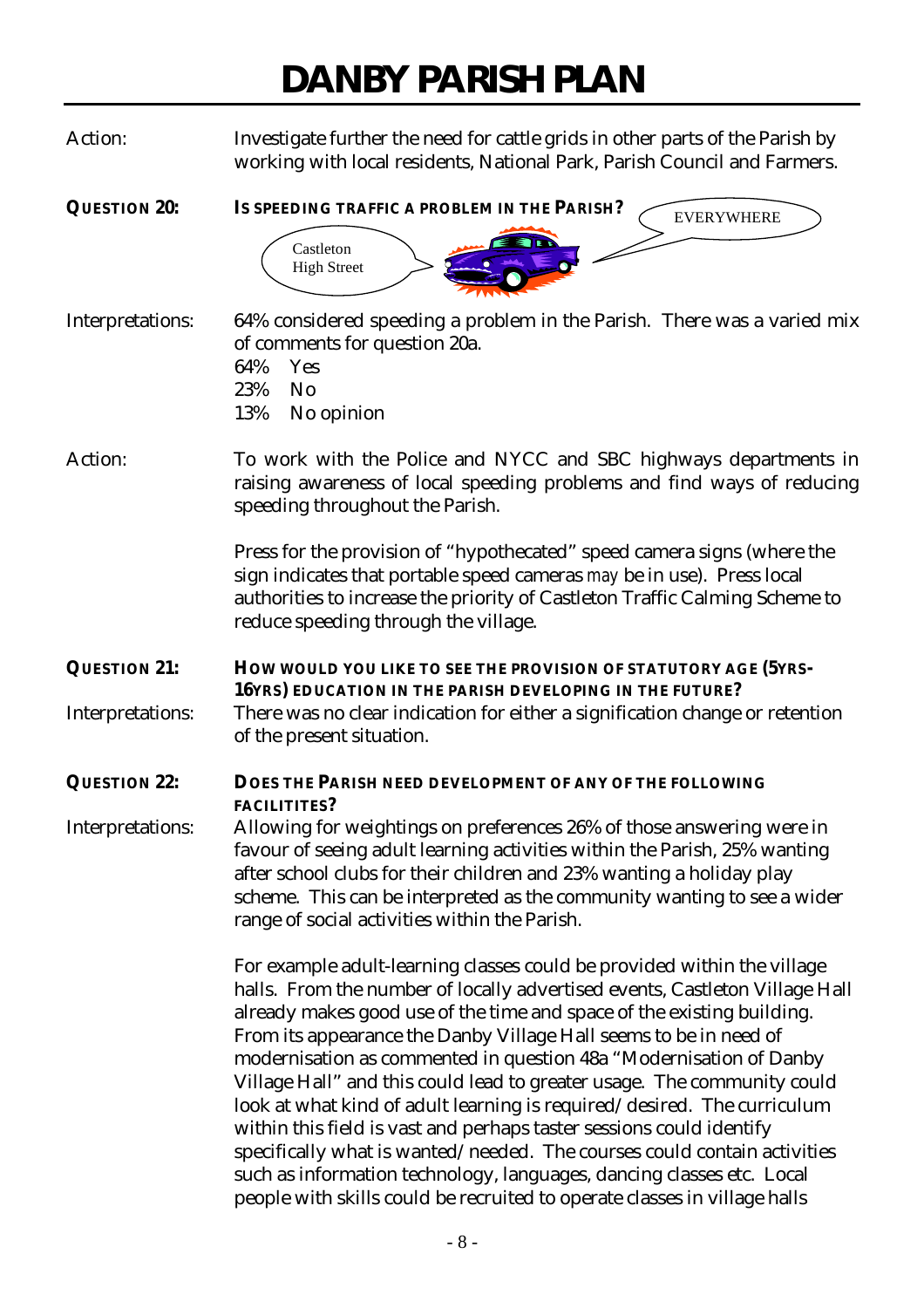(and/or proposed Abbeyfield centre). If developed the hall will need to keep in mind young people and provide a safe area in which to enjoy play activities. We need to keep in mind issues of access in relation to the Disability Discrimination Act.

12% indicated a need for a Nursery School; 6% more registered childminders; 4% a playgroup; 4% full day care.

The above indicates a possible need for more facilities for young children within our community. It is important that the young of our community are encouraged to play together and socialise. Many of these services are provided outside the Parish and therefore parents need to access them elsewhere, taking with them vital income the Parish can ill afford to lose. These figures show some families unsupported in this way within the Parish. Families may need two jobs to stay in the area and need childcare or the sheer isolation of where parents live may mean that provision of facilities reduce loneliness for parents and children alike. We need to encourage support for both child activities and adult learning where the Parish can encourage community growth. Links can be made between adult learning and retraining thereby creating employment in this area so that those wishing to enter into the childcare profession can be supported via accreditation from the adult education element.

- 26% Adult Education
- 25% After School Clubs
- 23% Holiday Play Scheme
- 12% Nursery
- 6% More registered child minders
- 4% Playgroup
- 4% Full day care



Action: To identify site(s) for development of an adult learning centre, after school clubs and holiday play schemes. These activities could possibly share the same building but a feasibility study would need to be carried out. The development would preferably be in an existing building and must be in keeping with the area. Identify providers of such activities and liaise with them regarding the possibility of setting up Internet Access, links with schools and/or local independent organisations as to the possible curriculum for adult learning.

> To consult with Parish Council and NYMNP to seek support and help in accessing funding to modernise outdated village halls. Investigate further regarding providers of adult learning and find out the cost of setting up and likelihood of securing funding to see these activities develop.

Consultation with people such as local Health Visitors could identify the possibility of organising child activities. Find out if any organisation exists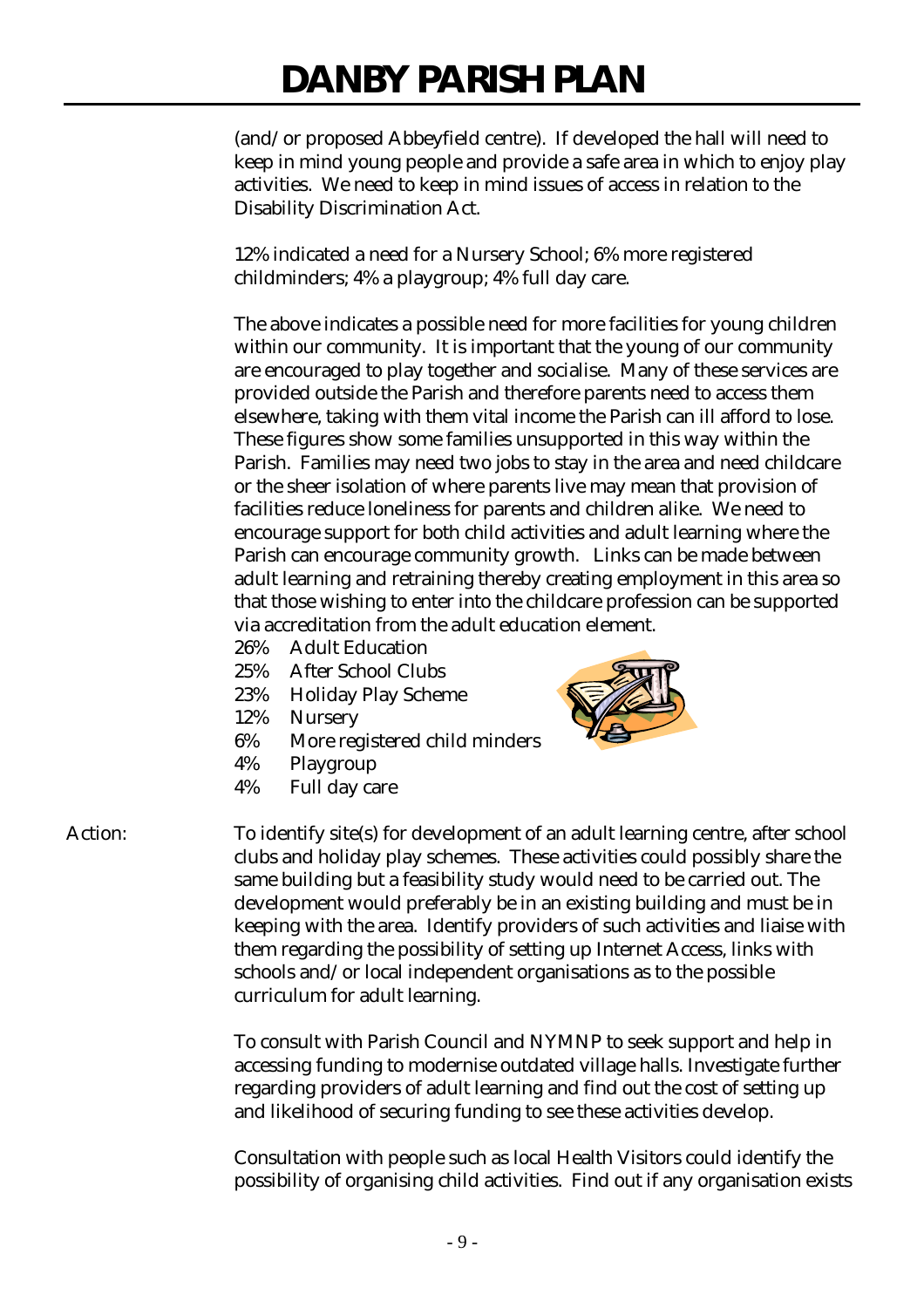within the Parish that could provide guidance and/or any individual(s) wishing to retrain in this area.



# **QUESTION 23: IS THERE A NEED FOR MORE ACCOMMODATION OF THE FOLLOWING TYPES IN THE PARISH?**





Interpretations: 23% indicated a support for affordable housing within the Parish. There are a number of comments, which reflect the fact that young local people are unable to buy local property due to the high prices, however there are some comments, which reflect opposition to further developments of subsidised accommodation. 15% were in favor of restricted sale to local people which when added together with the earlier figure gives 38% who support accommodation that would stop the migration of young people away from the Parish. 9% indicated that there was no need for any of the suggested accommodation types.

> It must be noted that 90% were not affected either directly or indirectly with affordable housing when asked, "if anyone in your household had been affected by lack of appropriate housing" against 10% that were affected. Comments were made in reference to a number of young people who have had to leave this area due to their inability to afford local housing.

## *Need for Accommodation: Lack of housing:*

- 23% Affordable housing 90% No
- 15% Restricted sale to local people 10% Yes
- 13% Sheltered housing
- 13% Local authority/housing assoc. rented
- 9% There is no need for any of the above
- 8% Private rented
- 5% Owner occupied
- 3% Adapted housing
- 3% Business
- 3% Retail property (shops)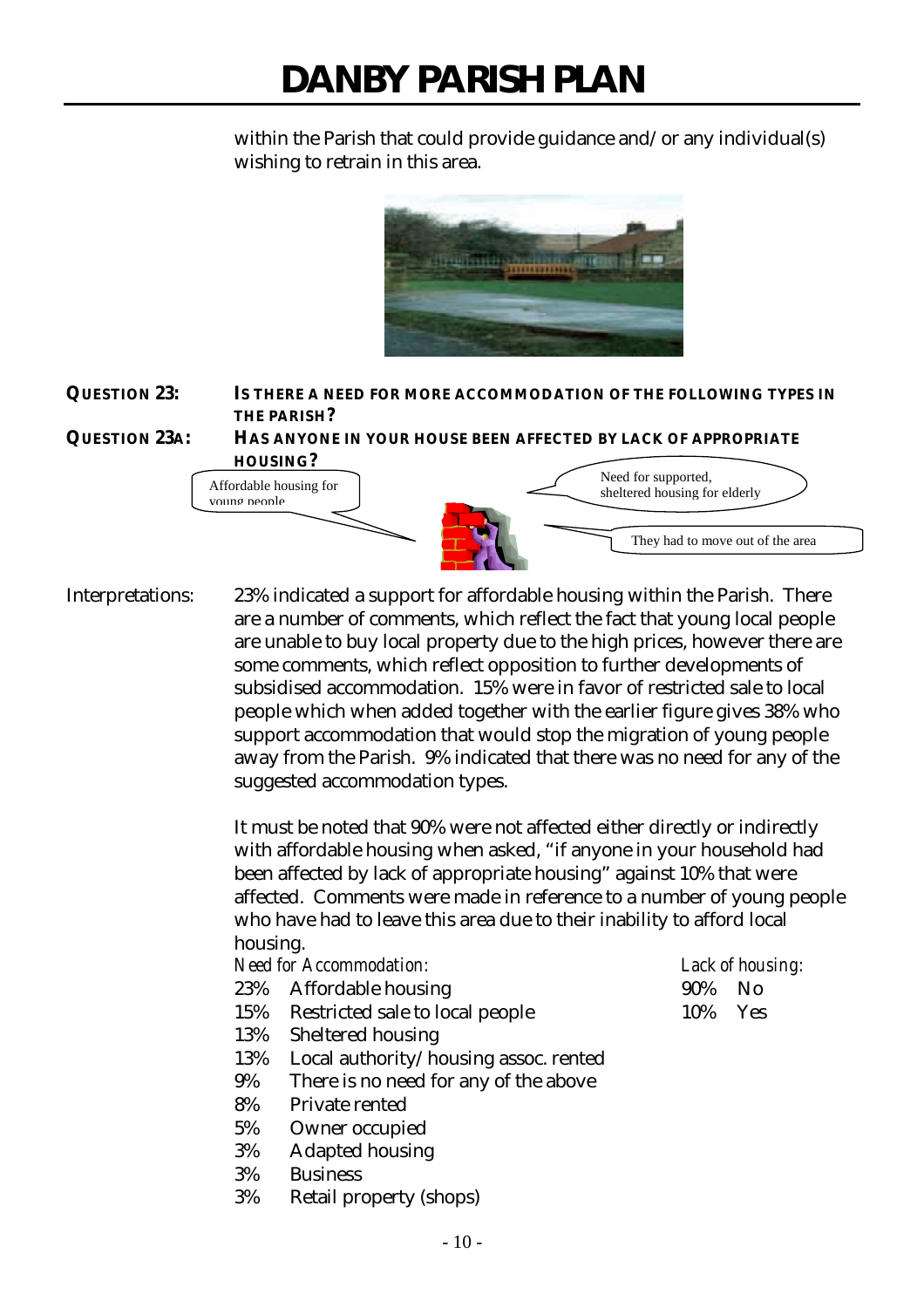## 1% Holiday cottages

Action: To investigate further strategies to increase the availability of affordable accommodation within the Parish for local people.

**QUESTION 24: IN TERMS OF ACCESSIBILITY DO YOU EXPERIENCE ANY DIFFICULTIES USING THE PAVEMENTS OR COMMUNITY BUILDINGS IN THE PARISH?**



Interpretations: 89% didn't experience any difficulties using the pavements or community buildings. However 11% answering this question did have difficulty. For this question the size of response is not as relevant as there should not be paths or buildings that are inaccessible to the old, the disabled, parents with young children and anyone else with mobility issues. When studying the comments under question 24a the responses are quite clear and repeated "difficult" spots have been named. 89% No 11% Yes

Action: To support sustainable footpaths where the safety of people living and visiting in the Parish is at risk. Review specific critical areas around schools, local businesses and public buildings. Liaise with disabled organisations such as Disabled Access Group (DAG) to ask for guidance on practical solutions for those who are disabled so they can access services and facilities.

> To identify further the need for safe walking areas within our Parish with particular attention to those areas deemed a high populated area for the elderly and children such as walking to and from schools and getting to and from local businesses and public buildings and look at ways to rectify this.

## **QUESTION 25: DO YOU HAVE DIFFICULTY IN GETTING TO THE FOLLOWING? QUESTION 26: HAVE YOU HAD PROBLEMS WHEN USING ANY OF THE FOLLOWING SERVICES WHICH COVER THE PARISH IN THE LAST YEAR?**



Interpretations: There was a lack of response to both questions which might indicate a high overall satisfaction with *getting* and *using* these services, or people not needing them and therefore didn't have an opinion. In question 25 the main dissatisfaction was the access to the Chiropodist with 14 having difficulty in *getting* this service. Whilst in question 26, 21 had problems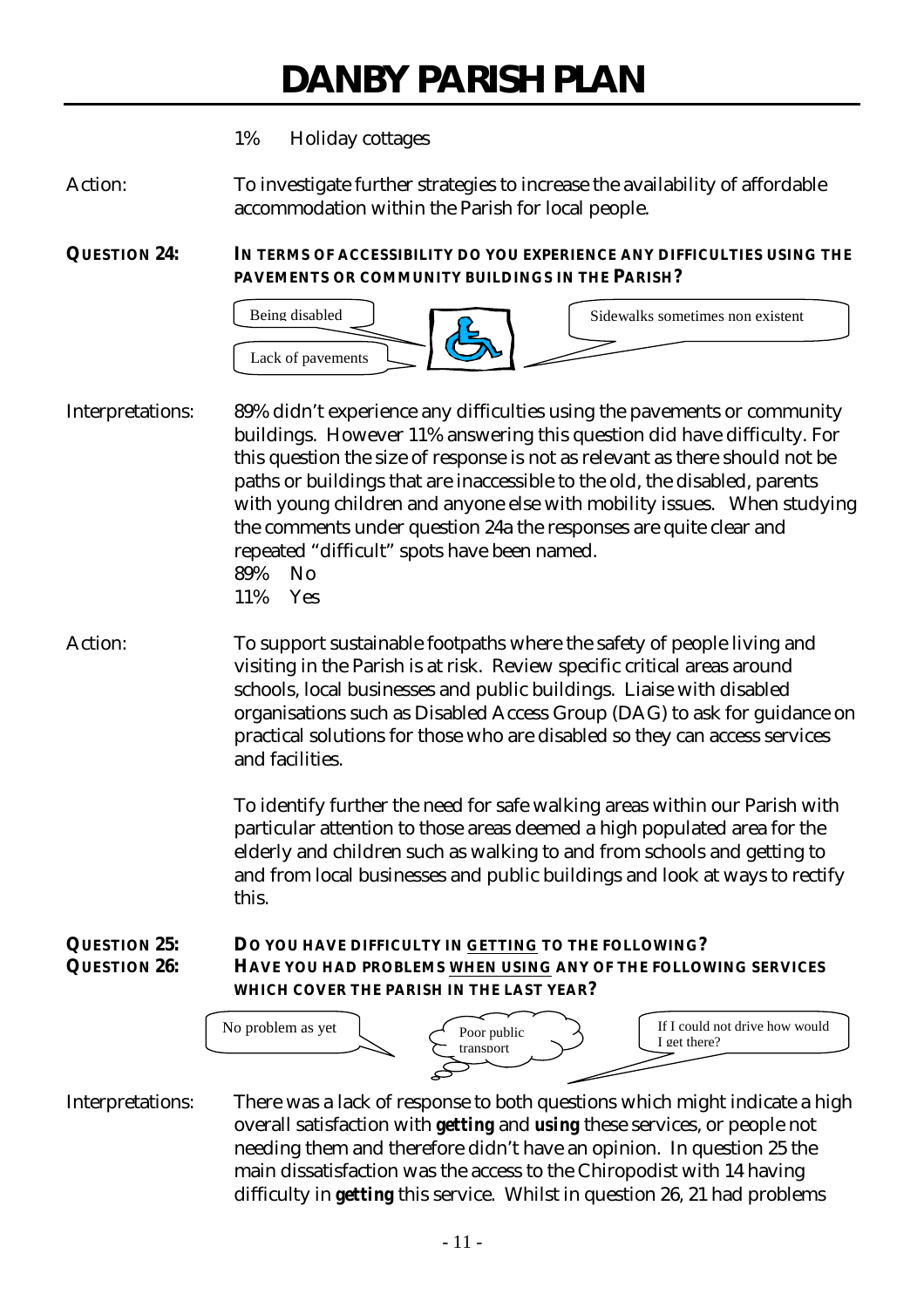*using* this service. However we understand this issue is being addressed at the moment.

Many comments to both questions suggest difficulty in *getting to* services such as dentists, hospitals and clinics outside the Parish. Change in local public transport could only have a marginal effect for such journeys (e.g. to Middlesborough). Remedies might include promoting the Good Neighbour Scheme or a village minibus to travel to and from services (e.g. Railways, Guisborough, Whitby etc). Other comments are supportive of the services we have and there is a desire to keep them within the Parish and at or above current levels.

## *Getting: Using:*

- 
- 17% Dentist 12% Doctor
- 
- 16% Optician
- 11% Doctor
- 10% Chemist
- 9% Day hospital care

# 20% Chiropodist 80% Chiropodist 17% Hospital 8% Home help

Action: Continue to give support to those services within the Parish that are readily available and offer to look to extending services. To investigate further the possibility of help in transport to and from services possibly through the Good Neighbour's scheme or a village mini bus. To find out the possibility of better public transport to services outside the Parish.

# **QUESTION 27: WOULD YOU SUPPORT THE PROVISION OF THE FOLLOWING IN THE PARISH?**



- Interpretations: 41% supported Sheltered Housing with Residential Warden followed by 30% interested in a Day Care Centre and 29% in a Residential Accommodation with Housekeeper. Therefore there is evidence of support expressed for local facilities for care for the elderly. There is a need to support the elderly in wanting to stay within the community in which they have lived so they can continue to play an active part in the life of the Parish. It is vital that the Parish continues to support residential accommodation for the elderly. The EMAE report "60 Years in Moorland Yorkshire and Care Plan for Older People in the Upper Esk Valley" can be viewed as support for such a venture.
	- 41% Sheltered Housing with Residential Warden
	- 30% Day Care Centre
	- 29% Residential accommodation with housekeeper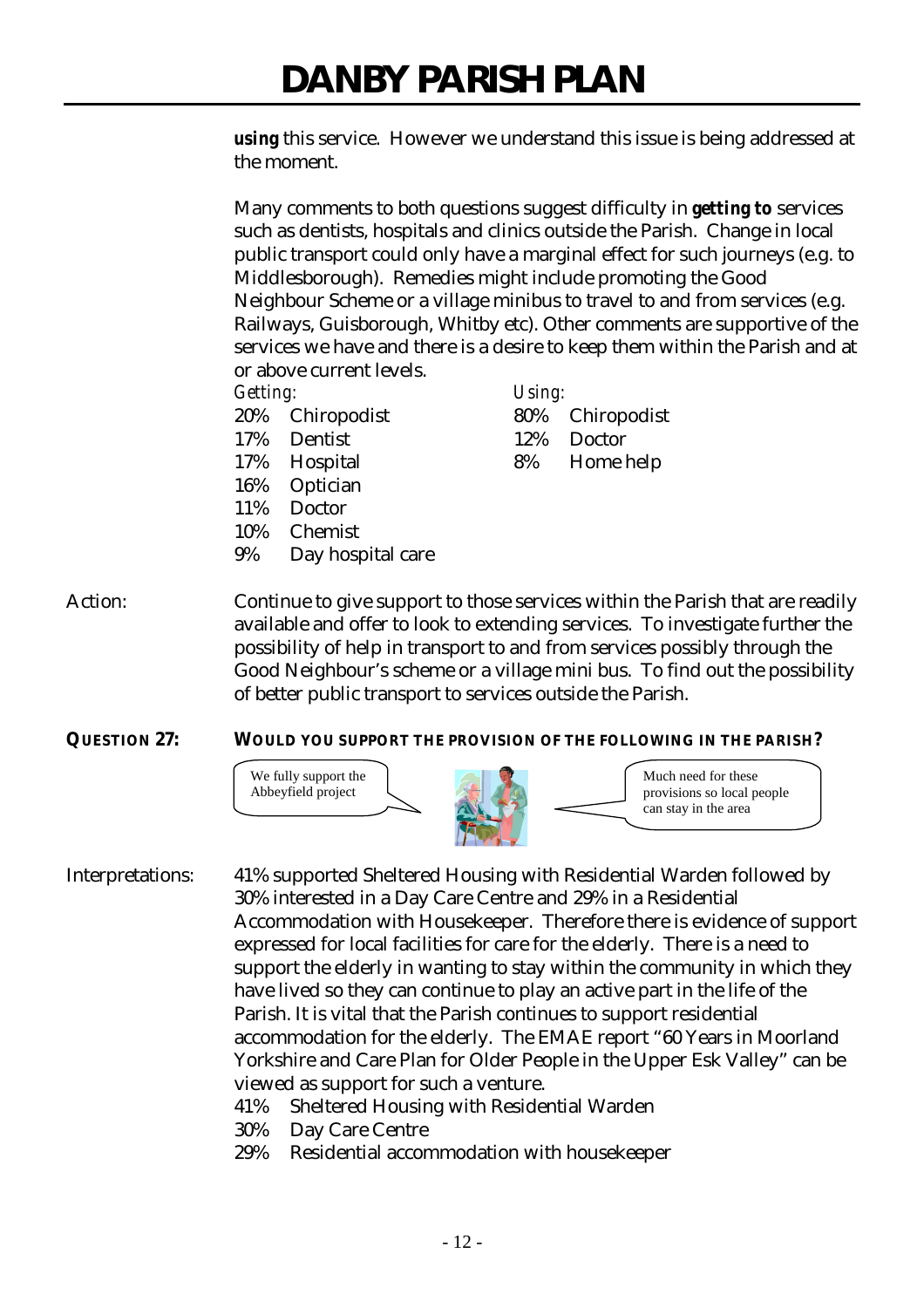| Action:             | To support the proposed Abbeyfield Project, which will cover the needs for<br>the provision of elderly care within the Parish. To investigate further any<br>support that would be required to get the project started, developed and<br>completed. Consult with the chair of Abbeyfield and offer support in<br>planning and eventually building of the project.                                                                                                                                                                                                                                               |
|---------------------|-----------------------------------------------------------------------------------------------------------------------------------------------------------------------------------------------------------------------------------------------------------------------------------------------------------------------------------------------------------------------------------------------------------------------------------------------------------------------------------------------------------------------------------------------------------------------------------------------------------------|
| <b>QUESTION 28:</b> | THE LOCAL DOCTORS'S SURGERY LACKS SPACE TO ADEQUATELY FULFIL ITS<br>PRESENT REQUIREMENTS. WOULD YOU SUPPORT AN APPLICATION TO EXTEND<br>THE BUILDING?                                                                                                                                                                                                                                                                                                                                                                                                                                                           |
| Interpretations:    | There was a clear response to this question with 95% showing support for<br>an application to extend the building and only 5% objecting. This question<br>could be closely linked with questions 25 and 26 where 11% of people had<br>difficulty in <i>getting</i> to the Doctor and 12% had problems <i>using</i> the Doctor<br>service. Both these figures shows a small percentage of people having<br>some sort of problems using this service which indicates that the Doctors<br>service within the Parish was of a high standard with comments backing<br>this up.<br>95% Yes<br>N <sub>0</sub><br>$5\%$ |
| Action:             | To support the local surgery in its plans for expansion. To investigate<br>further the services which this expansion will improve.                                                                                                                                                                                                                                                                                                                                                                                                                                                                              |

# **QUESTION 29: HOW DO YOU RATE THE STANDARD OF THE FOLLOWING SERVICES IN THE PARISH?**

Interpretations:

| <b>Service</b>                         | <b>Very Good</b> | Good      | Average   | Poor      | <b>Very Poor</b> |
|----------------------------------------|------------------|-----------|-----------|-----------|------------------|
| Mains Water supply                     | 109 (26%)        | 184 (44%) | 82 (20%)  | 28 (7%)   | 14 (3%)          |
| Mains electricity supply               | 86 (18%)         | 200 (42%) | 127 (26%) | 57 (12%)  | 11 (2%)          |
| Refuse collection                      | 176 (36%)        | 197 (40%) | 88 (18%)  | 13 (3%)   | 15 (3%)          |
| <b>Street lighting</b>                 | 47 (11%)         | 127 (29%) | 143 (32%) | 83 (19%)  | 40 (9%)          |
| <b>Public toilets</b>                  | 61 (13%)         | 169 (37%) | 142 (31%) | 57(13)    | 25 (6%)          |
| Roadside care/street cleaning          | 94 (20%)         | 155 (32%) | 143 (30%) | 63 (13%)  | 22 (5%)          |
| Winter weather service (snow clearing) | 67 (14%)         | 133 (27%) | 158 (33%) | 81 (17%)  | 45 (9%)          |
| Roads                                  | 26 (6%)          | 140 (30%) | 224 (48%) | 57 (12%)  | 17 (4%)          |
| Footpaths                              | 19(4%)           | 160 (36%) | 192 (45%) | 45 (10%)  | 23 (5%)          |
| TV reception                           | 80 (17%)         | 144 (31%) | 147 (31%) | 57 (12%)  | 40 (9%)          |
| Radio reception                        | 62 (13%)         | 131 (28%) | 168 (36%) | 68 (15%)  | 37 (8%)          |
| Mobile telephone                       | 15 (4%)          | 50 (12%)  | 71 (17%)  | 119 (29%) | 158 (38%)        |
| Fire service                           | 176 (42%)        | 179 (44%) | 42 (10%)  | 12 (3%)   | 6(1%)            |
| Police station (Whitby)                | 19 (5%)          | 51 (14%)  | 120 (31%) | 108 (29%) | 78 (21%)         |
| Police (Emergency)                     | 8(2%)            | 36 (11%)  | 112 (35%) | 89 (28%)  | 78 (24%)         |
| Police (Local Area Officer)            | 5(2%)            | 34 (11%)  | 95 (29%)  | 82 (26%)  | 105 (32%)        |
| Ambulance (emergency)                  | 28 (9%)          | 113 (35%) | 98 (30%)  | 59 (18%)  | 27 (8%)          |
| Hospital (transport)                   | 14 (5%)          | 76 (28%)  | 125 (47%) | 37 (14%0) | 15 (6%)          |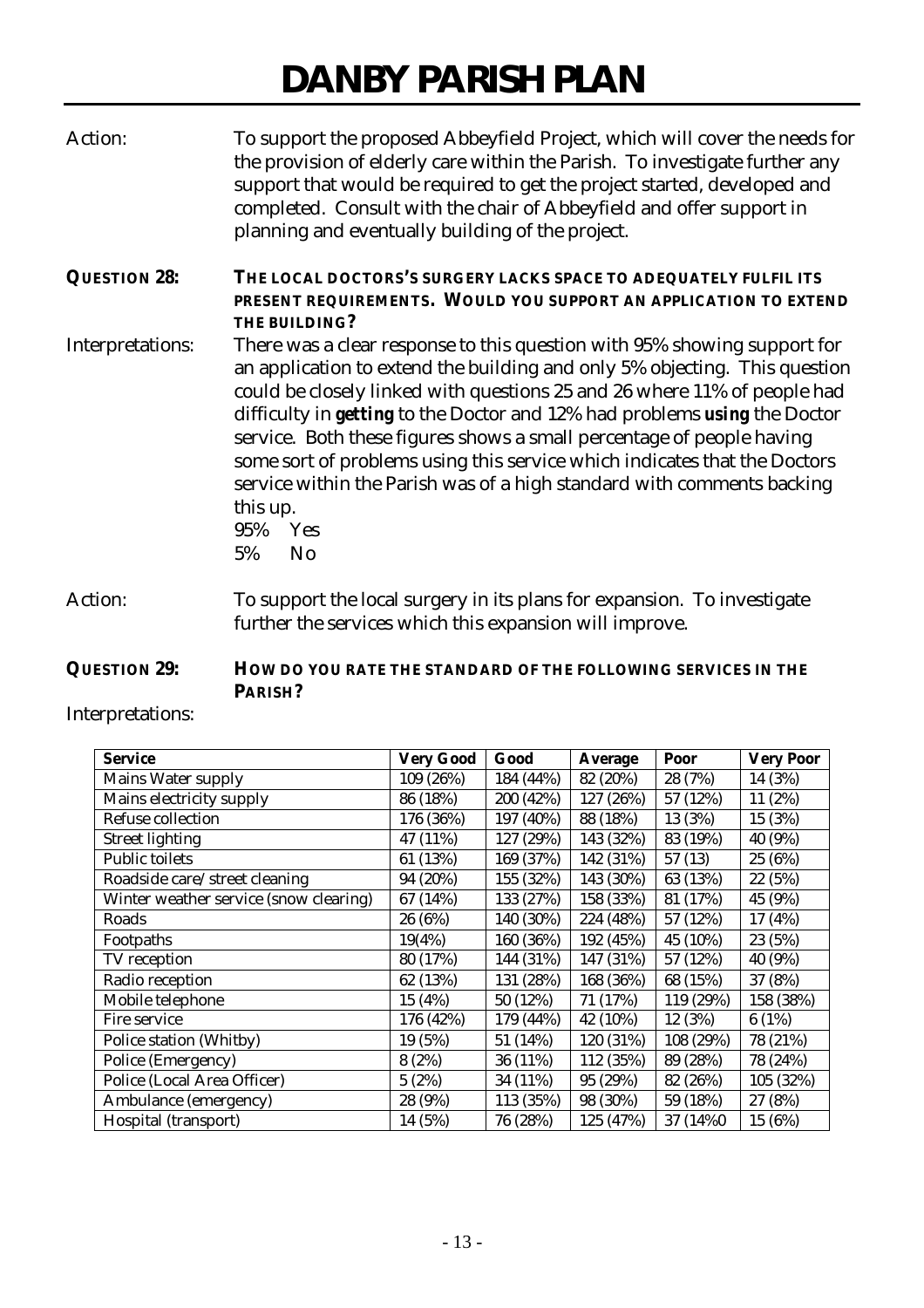Very good and good represents satisfied. Very poor and poor represent dissatisfied.

**Mains Water Supply : Satisfied: 70%** 

Dissatisfied: 10%

**Mains electricity supply:** Satisfied :60% Dissatisfied: 14%

**Refuse collection:** Satisfied: 76% Dissatisfied: 6%



**Street lighting:** Satisfied: 40% Dissatisfied: 28%

**Public toilets:** Satisfied: 50% Dissatisfied: 19%



**Roadside care:** Satisfied: 52% Dissatisfied: 18%

Dissatisfied: 26%

**Roads**: Satisfied: 36% Dissatisfied: 16%

**Footpaths:** Satisfied: 40% Dissatisfied: 15%

**TV reception:** Satisfied: 48% Dissatisfied: 21%

Dissatisfied: 23%









**Winter weather service:** Satisfied: 41%

**Radio reception:** Satisfied: 41%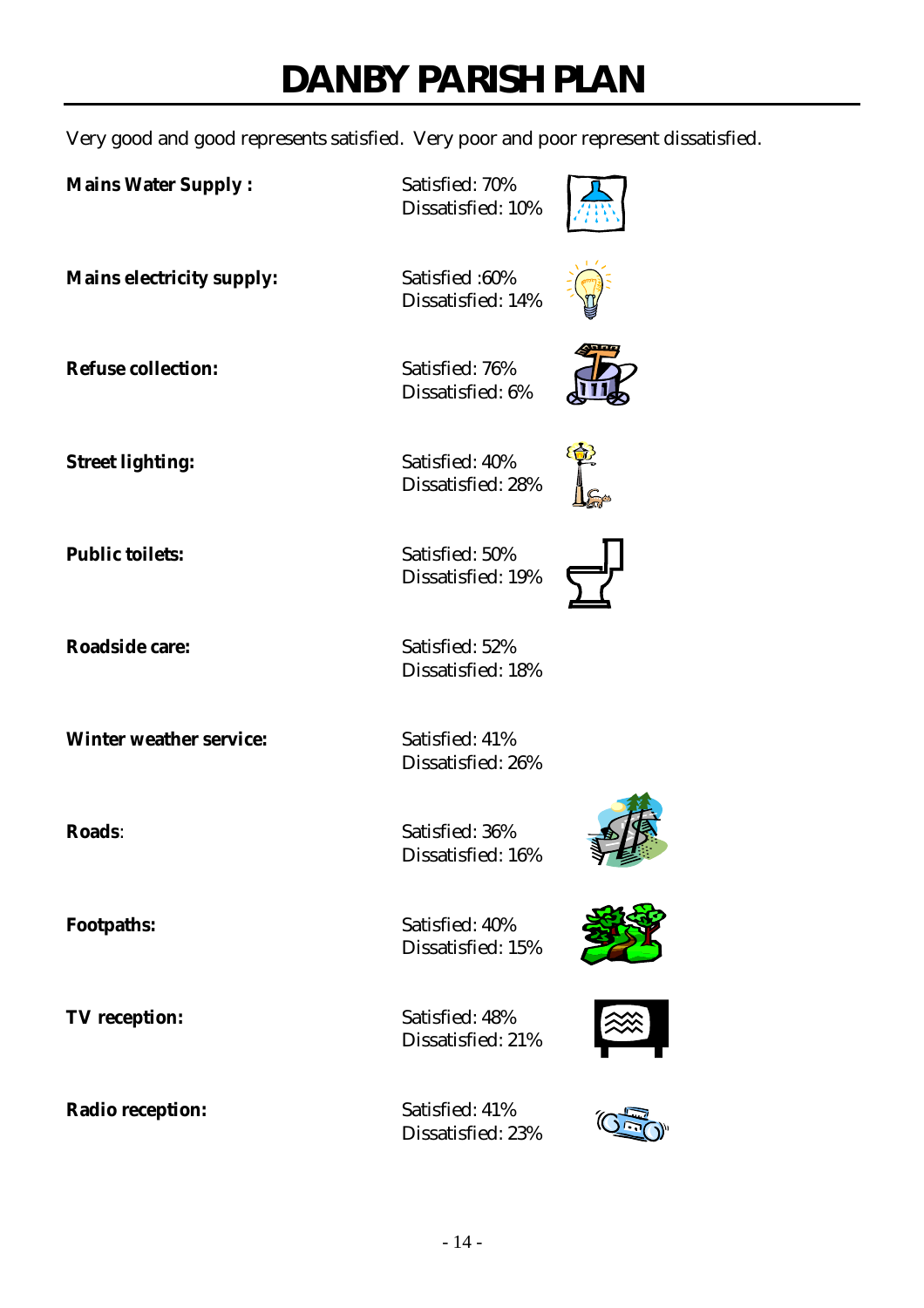**Mobile telephone:** Satisfied: 16%

**Police (Whitby):** Satisfied: 19%

Dissatisfied: 67%

**Fire service:** Satisfied: 86% Dissatisfied: 4%

Dissatisfied: 50%

**Police (Emergency):** Satisfied: 13%

Dissatisfied: 52%

**Police (Local):** Satisfied: 13% Dissatisfied: 58%

Ambulance (emergency): Satisfied: 44%

Dissatisfied: 26%



**Hospital (transport):** Satisfied: 33%

Dissatisfied: 20%

Satisfaction was expressed with the following services: mains water supply, mains electricity supply, refuse collection, public toilets, roadside care, fire service.

Dissatisfaction was expressed with the following services: mobile telephone, and all police services. What is significant with the responses on the Police was the low number of people who felt able to respond. In fact some people wrote comments to the effect that they didn't know we had any local policing. Clearly this is an issue of major concern for the Parish and demands immediate attention.



Interpretations: 69% were aware that Neighborhood Watch schemes operate within the Parish. 31% were unaware or had seen notices but didn't know anything else about them. Although 69% of those answering the questionnaire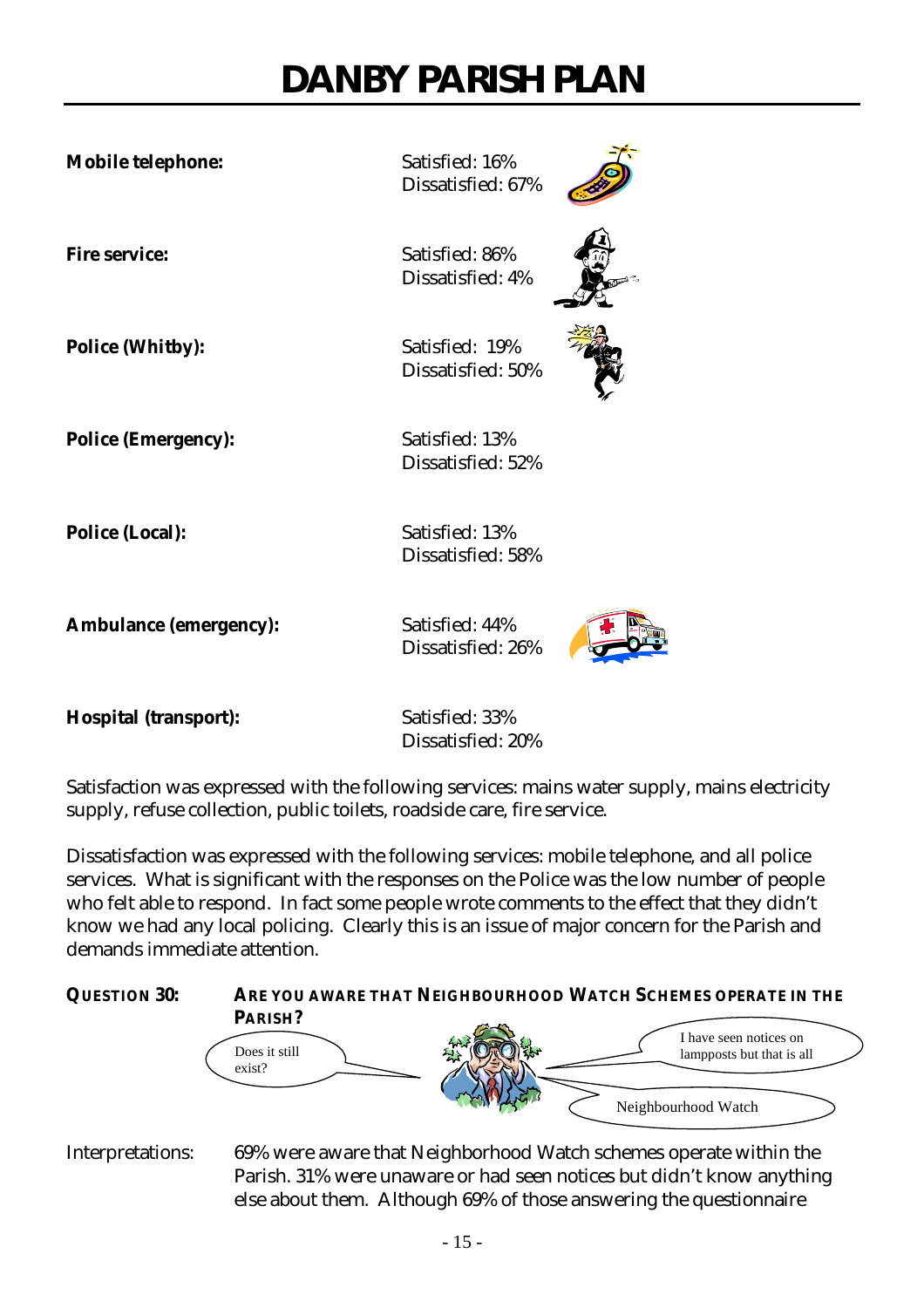where aware of the scheme it is felt that *all* the residents within the Parish should have an opportunity to join one of the many schemes in existence. It would be prudent to advertise this service more widely to give maximum exposure thereby increasing the membership of these schemes. **This is especially important in the light of results from question 29, which indicates a lack of police enforcement in the area.**

69% Yes 31% No

Action: To support advertising to increase awareness and membership of the schemes that are already available within the Parish. Provide statistics to local organizers. To urge the police to organize events so that awareness can be raised about such schemes and to deliver advice on securing homes and property.

**QUESTION 31: HOW OFTEN DO YOU USE THE FOLLOWING RETAIL BUSINESS/SERVICES?** Interpretations: The figures make grim reading for some businesses. Reference to comments shows a range of reasons why local people shop elsewhere. These include price, variety, choice and the fact that people shop on their way home from work.

|                             |                    | <b>Daily</b> | <b>Weekly</b> | <b>Monthly</b> | Occasionally | <b>Never</b> |
|-----------------------------|--------------------|--------------|---------------|----------------|--------------|--------------|
| Danby                       | Post Office        | 14%          | 29%           | 6%             | 27%          | 24%          |
|                             | <b>Bakers</b>      | 6%           | 32%           | 12%            | 33%          | 17%          |
| Castleton                   | Post Office        | 5%           | 36%           | 14%            | 34%          | 11%          |
|                             | Village stores     | 15%          | 43%           | 11%            | 22%          | 9%           |
|                             | Coop               | 14%          | 50%           | 15%            | 17%          | 4%           |
|                             | Grange             | 2%           | 31%           | 19%            | 31%          | 17%          |
|                             | Bank               | 3%           | 27%           | 16%            | 19%          | 35%          |
|                             | Tea rooms          | $0\%$        | 3%            | 7%             | 29%          | 61%          |
|                             | <b>Butcher</b>     | 1%           | 14%           | 6%             | 25%          | 54%          |
|                             | <b>Hairdresser</b> | $0\%$        | 4%            | 13%            | 15%          | 68%          |
| Mobile                      | Library            | $0\%$        | 4%            | 16%            | 11%          | 69%          |
|                             | Fish & chips       | $0\%$        | 9%            | 8%             | 31%          | 52%          |
| Pub/Restaurant (any)        |                    | 5%           | 29%           | 20%            | 35%          | 11%          |
| <b>Recycling facilities</b> |                    | 1%           | 24%           | 32%            | 22%          | 21%          |



Interpretations: This should make interesting reading for the owners of the retail businesses in the Parish. The most common comments were lack of choice, and the impression that goods were cheaper in the Supermarkets. Many respondents said that they would like the opportunity to buy 'organic'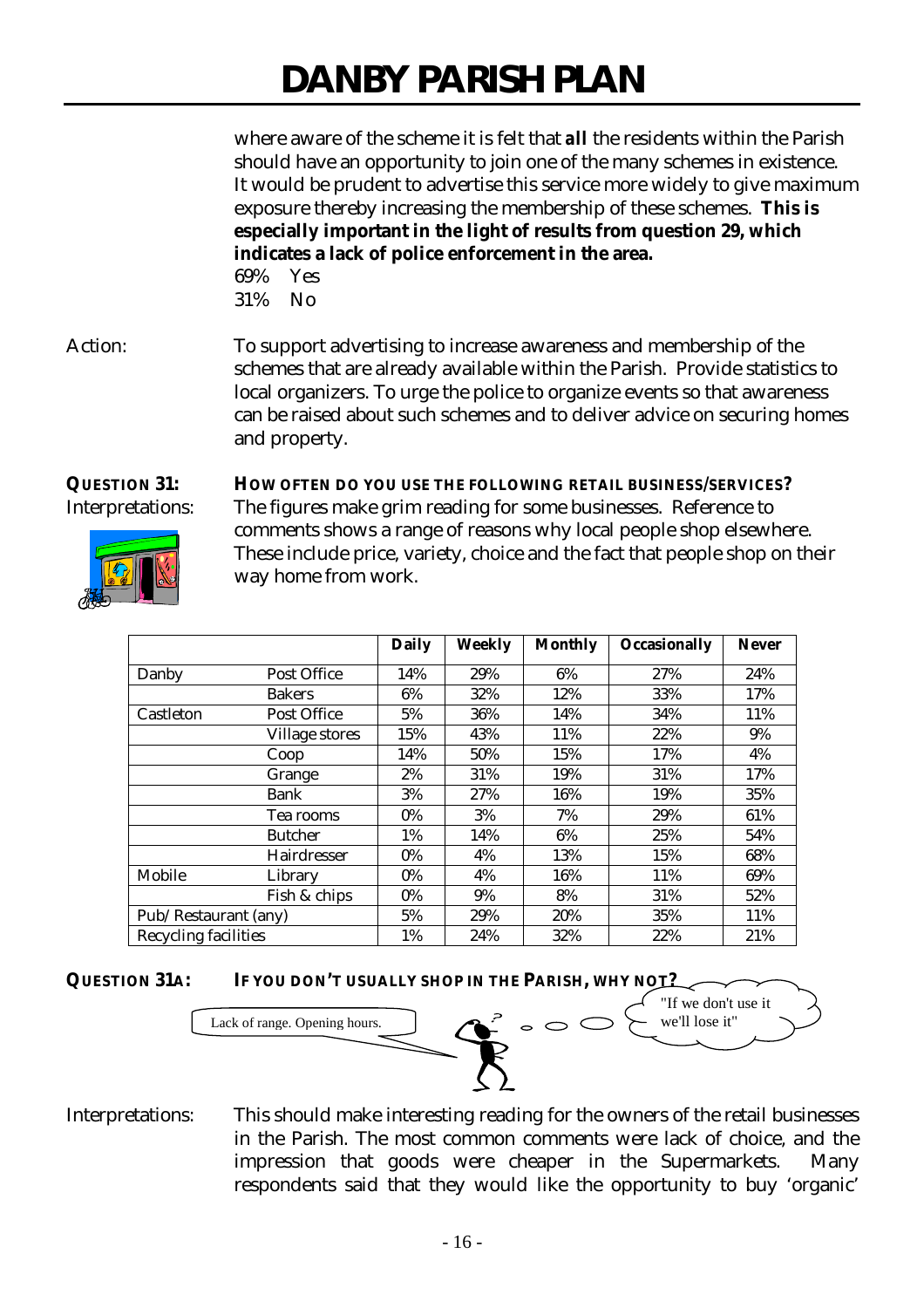produce. This may be an opportunity for shops and local producers to find niche markets.

Action: Businesses within the Parish could look to a promotional campaign pointing out that it is not always the case that supermarkets are always cheaper. Clearly there is a difficult challenge for local businesses to be sustainable yet provide the kind of service that will see local people increase usage. Explore opportunities for local produce and organic products.

# **QUESTION 31B: ARE THERE ANY OTHER BUSINESSES/SERVICES THAT YOU WOULD LIKE TO SEE IN THE PARISH?**

Interpretations: There were many varied suggestions here but some common themes came through such as:

> Taxi Service Restaurant / Takeaway Service Farmer's Market Shop In Westerdale Sports Centre Fresh Fish Shop Internet Services Chemist

This may be useful for entrepreneurs who may be thinking of setting up such businesses in the Parish.

**QUESTION 32: WHAT, IN YOUR OPINION, WOULD HELP EXISTING LOCAL BUSINESSES IMPROVE AND/OR NEW BUSINESSES START UP?** Interpretations: Responses included:

Better Parking Business Rates Reduction

Small factory units / workshops (Though the group recognises that this has already

unsuccessfully been tried in Castleton)

Sell Local Produce

Financial Aid for crucial services and supplies

Encourage more tourism

Relax planning regulations and more local Support

Also for new businesses the suggestions were: Business Rates Reduction More grants to help start up businesses Relax Planning Regulations for businesses

There was strong support for business rates to be altered to allow local businesses to start, grow and flourish.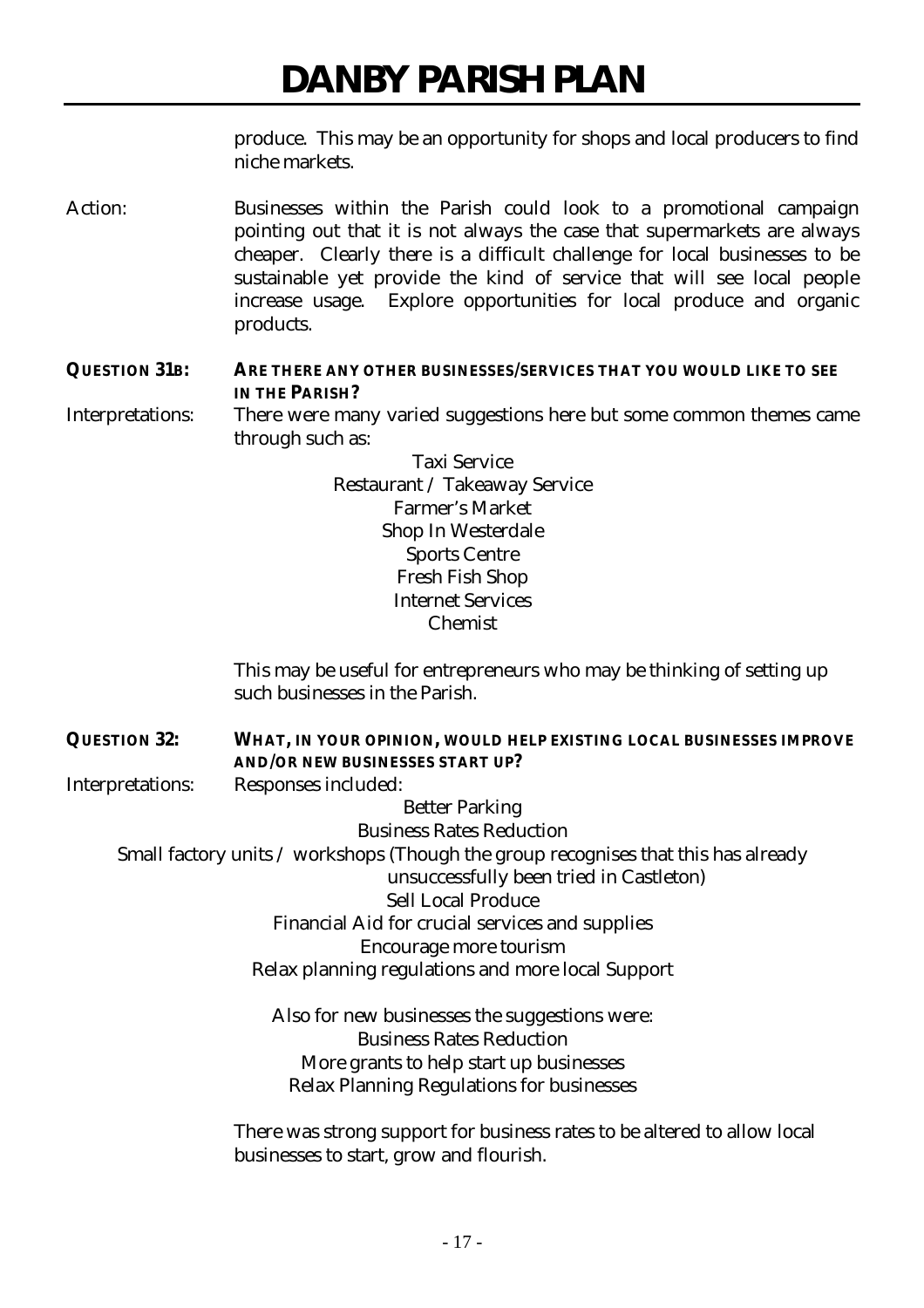### **QUESTION 33: IF SHOPS IN THE PARISH WERE TO SELL LOCALLY PRODUCED PRODUCTS WOULD YOU BUY THEM?**



Interpretations: 94% said that they would like to buy local produce. Most respondents listed nearly all items of food, (Meat, game, vegetables, fruit, jams, pickles, dairy products, eggs, fish, honey, Botton village products, and mushrooms). Local producers/businesses may benefit from paying attention to the suggestions given in order to attract local people into their shops. Obviously a large promotional campaign would need to be undertaken by the retailers and the producers in order for this to be a success.

> Business and marketing advice and co-ordination of selling local produce perhaps through local shops etc is one way to get something positive up and running. Stonehouse Bakery is an example of a successful relatively new business venture within the Parish and perhaps there is something to learn from their marketing methods.

94% Yes 6% No

## **QUESTION 34: WOULD YOU BENEFIT FROM INFORMATION AND ADVICE ON?**

Interpretations: With hindsight it would have been better to ask people to specify whether the grants and funding opportunities where for business or domestic purposes. This could also be said of planning. It is possible that the 16% wanting diversification/business development advice could correlate with the 17% self employed (see question 6). It is possible that the 22% wanting local training could have their needs met by improved local education facilities (see question 22).

- 29% Grants/funding opportunities
- 22% Local Training (stonewalling/hedging/country crafts)
- 20% Planning
- 16% Diversification/Business development
- 7% Filling in forms
- 6% Marketing

# **QUESTION 35: WHERE DO YOU USUALLY GET INFORMATION ABOUT EVENTS TAKING PLACE IN THE PARISH?**

**QUESTION 36: IS THE AMOUNT OF INFORMATION AVAILABLE ABOUT WHAT'S GOING ON IN THE PARISH….?**

**QUESTION 37: TO IMPROVE INFORMATION AND COMMUNICATION IDEAS DOES THE PARISH REQUIRE A…..?**



 $\&$  too high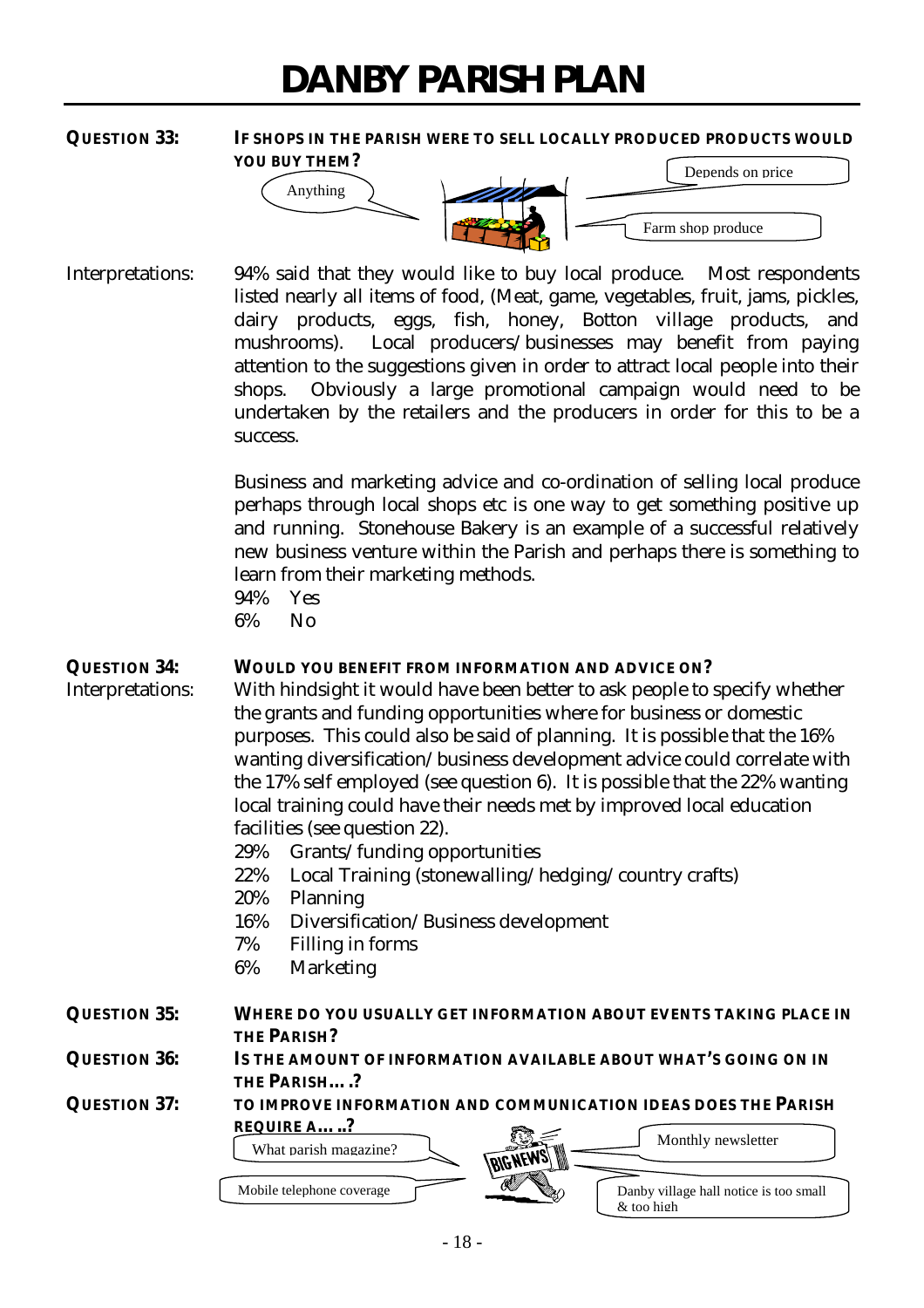Interpretations: 25% of those answering Question 35 indicated that the way they acquire information usually takes place is by Word of Mouth followed by 20% getting information from Notice Boards. Although Word of Mouth seems to be the way we get our information there is a danger that the information being passed may not be correct. Although 20% said they got their information from Notice Boards we could speculate that if we had better access to them the accuracy of information would be higher as many more people would be able to *accurately voice* information. If we take into account the results in Question 36, 42% of people said the amount of information that was available was good and 41% said it was average. This is a massive 83% of people indicating that information about events taking place in the Parish was *Average* to *Good*. We could argue that with such high figures the Parish is well informed and doesn't need to change the way we get information or the amount of information available to us. However when looking at the results in Question 37, 44% of people would be in favour of improved information and communication through a Newsletter and 88 (18%) in favour of a Free Paper. This shows 62% of people interested in improvements to our local information and communication system.

> Other results indicated interest in: Directory of local services 15%, Website 15%, Local Radio 2%.

| Question 35 |                  |     | Question 36 |     | <b>Question 37</b>          |
|-------------|------------------|-----|-------------|-----|-----------------------------|
| 25%         | Word of mouth    | 42% | Good        | 44% | Newsletter                  |
| 20%         | Notice boards    | 41% | Average     | 18% | Free paper                  |
| 18%         | Parish magazine  | 10% | Very Good   | 15% | Website                     |
| 16%         | Local paper      | 6%  | Poor        | 15% | Directory of local services |
| 15%         | Post office/shop | 1%  | Very poor   | 6%  | More notice boards          |
| 6%          | Pub              |     |             | 2%  | Local radio                 |

## Action: To improve the accuracy of information and communication within the Parish by supporting a Newsletter and/or Free paper, Directory of Local Services and Website.

Investigate further any individual, local organisations or community groups interested in achieving this action. This could be in conjunction with the Parish Council and/or public bodies such as the NYMNP so that we could seek funding for such ventures. Information included in the Newsletter must be diverse enough to advertise local community groups and local businesses. Ideally locals for the local community could run all these ventures.

Make Notice Boards accessible for *all* including for those in wheelchairs and who have difficulty in climbing steps to get the information from them.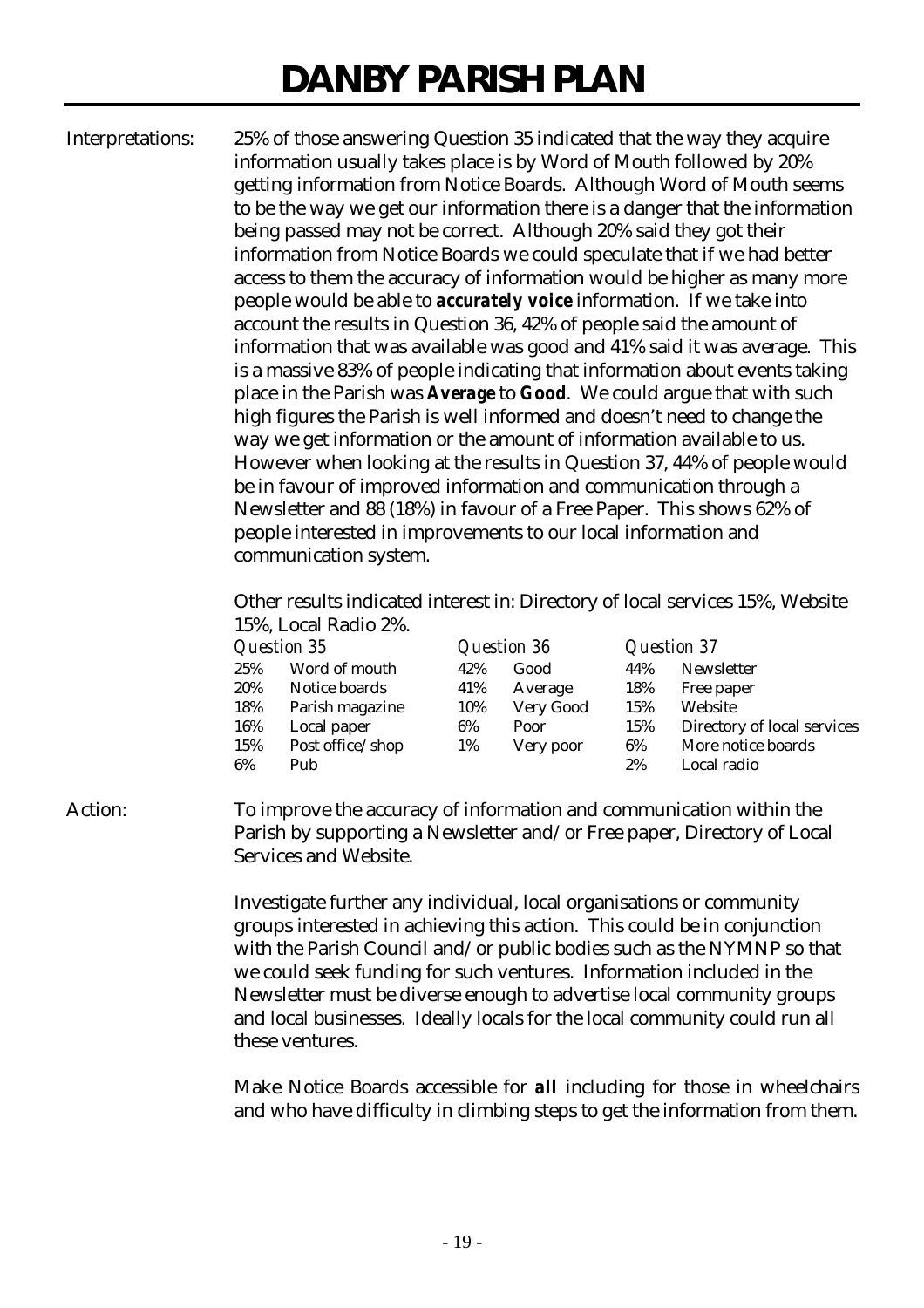# **QUESTION 38: HOW OFTEN DO YOU USE THE COMMUNITY BUILDINGS? QUESTION 39: WOULD YOU LIKE TO SEE THE ABOVE BUILDINGS DEVELOPED TO INCLUDE THE FOLLOWING….?**

Interpretations: There is no clear preference here in the choice of *development* of facilities in our village halls, parish rooms, chapel rooms and British Legion buildings. 20% wanted the facilities to be developed for entertainments, evening and weekends, followed by 18% interested in seeing social events and 17% for sports facilities. The level of *usage* in all four options range from 0% for daily use and 59% never using them at all.

| Question 38 % of usage: | Daily | Weekly | <b>Monthly</b> | <b>Occasionally</b> | <b>Never</b> |
|-------------------------|-------|--------|----------------|---------------------|--------------|
| <b>Village Halls</b>    | 1%    | 13%    | 16%            | 60%                 | 10%          |
| Parish rooms            | 1%    | 3%     | 7%             | 38%                 | 51%          |
| Chapel rooms            | 0%    | 11%    | 2%             | 28%                 | 59%          |
| <b>British legion</b>   | 0%    | 0%     | $0\%$          | 5%                  | 95%          |

Question 39 Buildings developments:

- 20% Entertainments, evenings & weekends
- 18% Social events
- 17% Sports facilities
- 13% Citizens Advice Bureau
- 10% Book exchange
- 9% Information point
- 9% Internet access
- 4% Employment service

# Action: To investigate further the possible development of the facilities within the buildings mentioned. Consult with committees in charge of running the buildings and support development for *all* those living in the Parish to access them. To investigate how appropriate each building would be for development of specific target groups.

To find out how much any developments would cost and consult with the Parish Council and NYMNP in accessing funding to rejuvenate the buildings for use. Any development, which might take place, must be sensitive to all local planning requirements. Support the eventual development of buildings and to bring them up-to-date with suitable equipment to expand social events within the community.

## **QUESTION 40: HOW WELL DO YOU CONSIDER THE COMMUNITY IS SERVED BY THE FOLLOWING ORGANISATIONS:**

Interpretations:

|                                | Very good | Good | Average | Poor | Very poor |
|--------------------------------|-----------|------|---------|------|-----------|
| Parish Council                 | 21%       | 42%  | 28%     | 7%   | 2%        |
| Scarborough Borough Council    | 1%        | 19%  | 42%     | 27%  | 11%       |
| North Yorkshire County council | 2%        | 16%  | 55%     | 19%  | 8%        |
| North York Moors National Park | 8%        | 41%  | 32%     | 12%  | 7%        |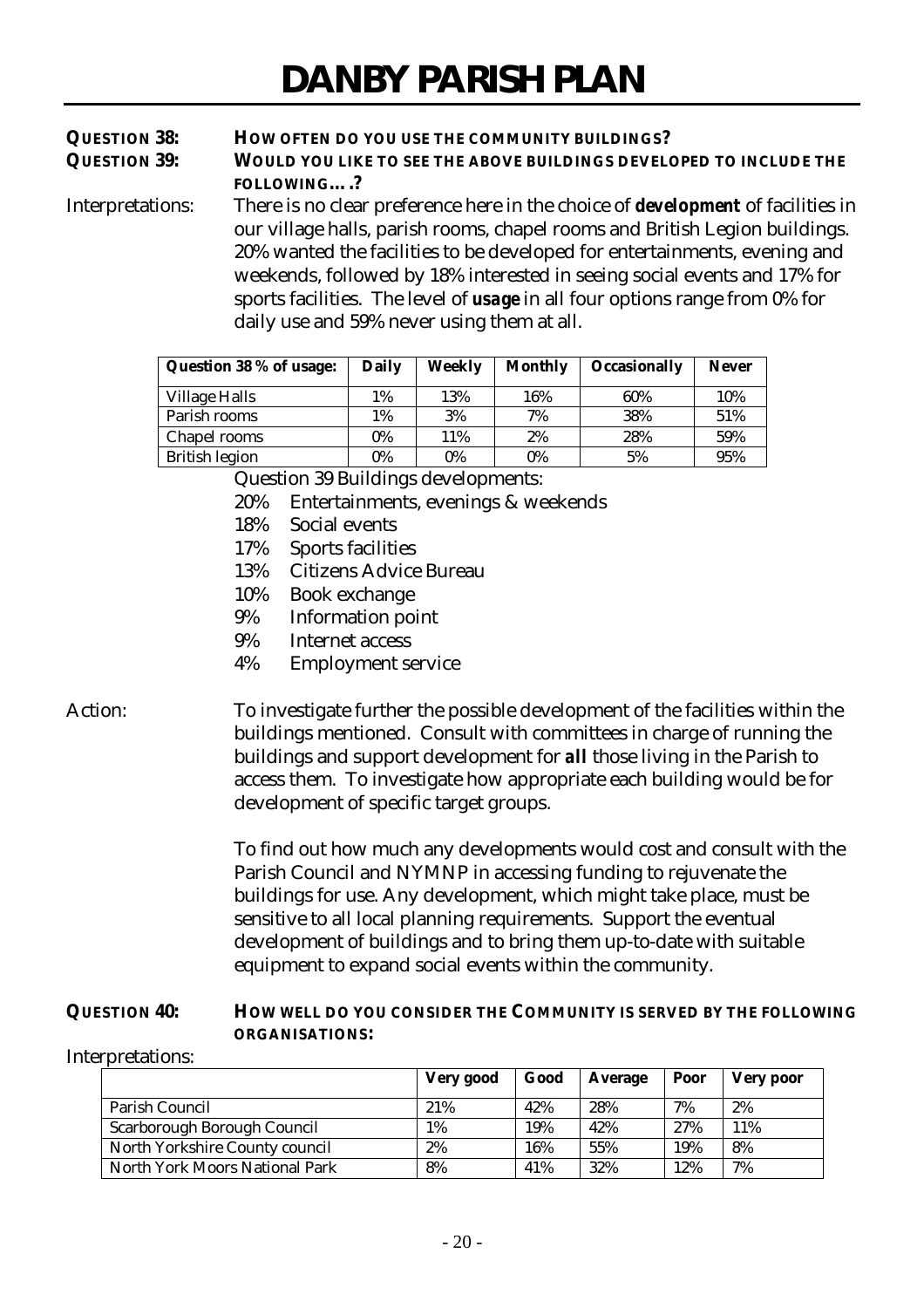The above figures indicate satisfaction with the Parish Council and the NYMNP however it is clear that both the Borough Council and County Council do not have the full confidence of local people.

Action: Give access to the Parish Plan report to the four organizations concerned so that they may address issues raised.

**QUESTION 41: IS SUFFICIENT PUBLICITY GIVEN TO PLANNING APPLICATIONS, WHICH AFFECT THE PARISH?** Interpretations: The raw data gives an almost three way split between Yes (35%), No (39%),

and No Opinion (26%). There are no clear conclusions that can be drawn from these results.

> However during this report the proposed erection of the Danby Beacon was initially refused planning permission (see question 46). However it now seems that the planning authority is looking at these plans again with a view to possible erection of the Beacon.

- 39% No
- 35% Yes
- 26% No opinion

Action: Parish Plan to be made available to Planning Authority.

**QUESTION 42: THE PARISH CARETAKER HAS BEEN EMPLOYED FOR ALMOST TWO YEARS BUT HIS PRESENT CONTRACT EXPIRES IN AUGUST 2002. ARE YOU IN FAVOUR OF IT**



- Interpretations: The clear response to this question shows that 95% were in full support for this initiative and 5% were not. If comments are to be taken into account for lack of support or knowledge then reference has to be made regarding the lack of information on this subject. Certainly the comments show us that although stronger support would be forthcoming people did not know this was taking place already, nor what the caretakers' duties were. Comments were certainly supportive of this venture. Although the views on sheep in the village appear equally divided. The strongest weight of feeling is given to the subject of payment and the view that the local authority should be paying for this service out of council tax.
- Action: To ensure support for renewal and continuation of caretakers contract beyond December 2004 (contract was renewed). To advertise the scheme more widely throughout the Parish by accessing Notice Boards, Newsletter and Website in addition to present advertising of this activity. To raise the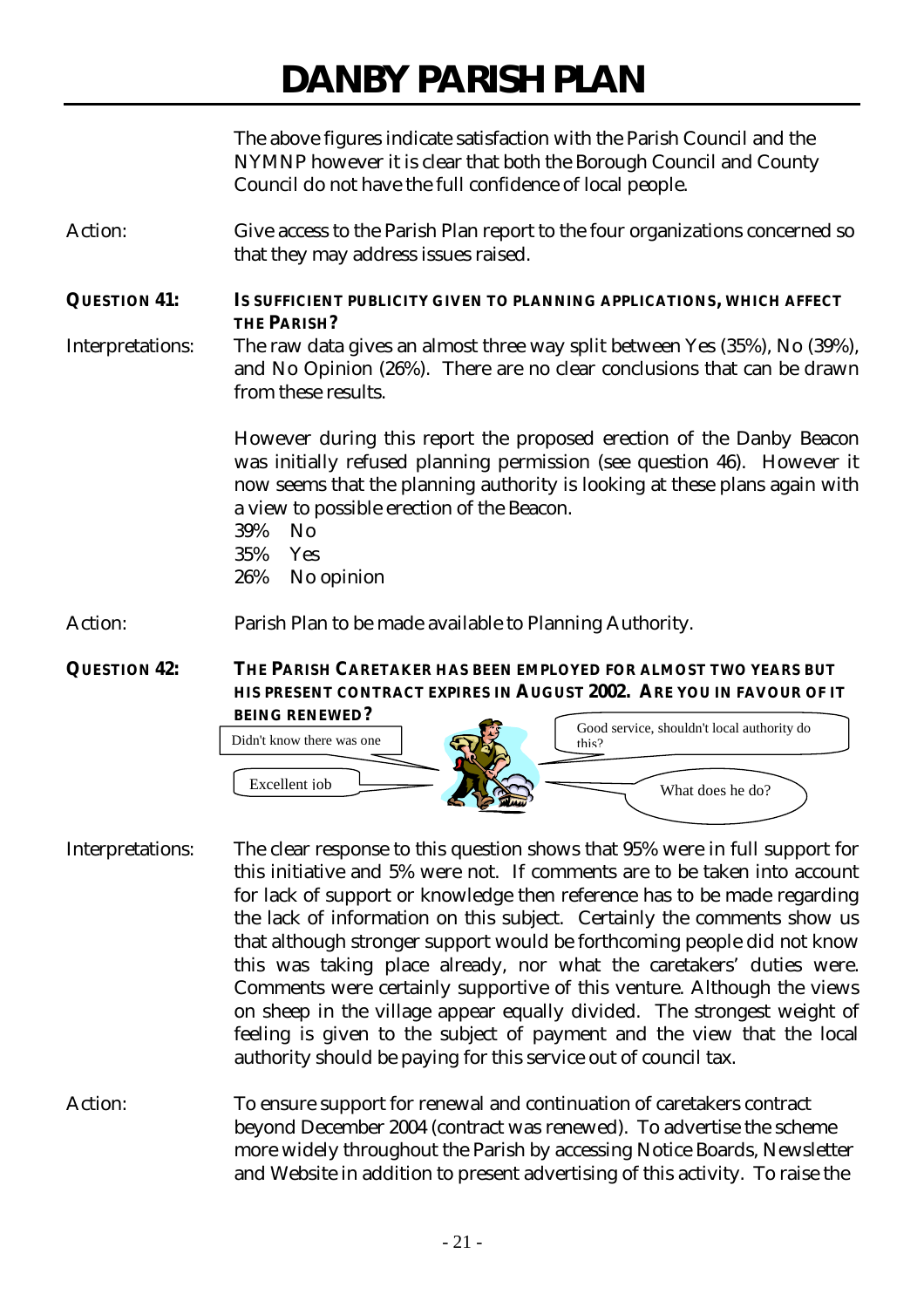profile of this service by advertising the description of work that takes place so that people are aware of what the caretaker is responsible for.

To seek funding with the help of the National Park and Farm & Rural Community Scheme so that this scheme continues. To seek the extension of the caretakers hours and the areas in which s/he works.

**QUESTION 43: THE LIST BELOW IDENTIFIES SEVERAL WAYS IN WHICH WE CAN HELP TO CONSERVE THE ENVIRONMENT BOTH GLOBALLY AND LOCALLY. INDICATE THE FIVE YOU CONSIDER MOST IMPORTANT**



Interpretations: Re-cycling achieved the highest response with 23%. Although there is a mini recycling centre in Castleton comment was made regarding the recycling of plastics and possible doorstep collection. Scarborough Borough Council are to operate a pilot roadside collection but this may be restricted to urban areas.

> Moorland sheep flocks scored 15%. Viewed as important to maintain the landscape by respondents. The Parish Council is proposing a village flock to keep the grass down and as part of our village heritage.

Renewable Energy is also a concern for 13% of respondents. Some suggestions made were wind farm, wind generators, solar heating and heat pumps.

10% indicated support for improved local transport and it is felt that this question has been responded to adequately in other parts of this report.

9% placed Bracken control in line with More Employment Locally and Wildlife Enhancement and scoring the same percentage. It could be that those wishing to increase employment locally and conserve wildlife may work in harmony together. This could relate with the Adult Learning/volunteer proposals where training in this field could lead to employment/improvements locally.

Action This subject requires more in the way of education at both local and national levels. Continue to support programmes that control bracken and other initiatives, which maintain the moorland landscape.

- 23% Recycling
- 15% Keep the moorland sheep to maintain the landscape
- 13% Renewable energy
- 10% Improved public transport
- 9% More employment locally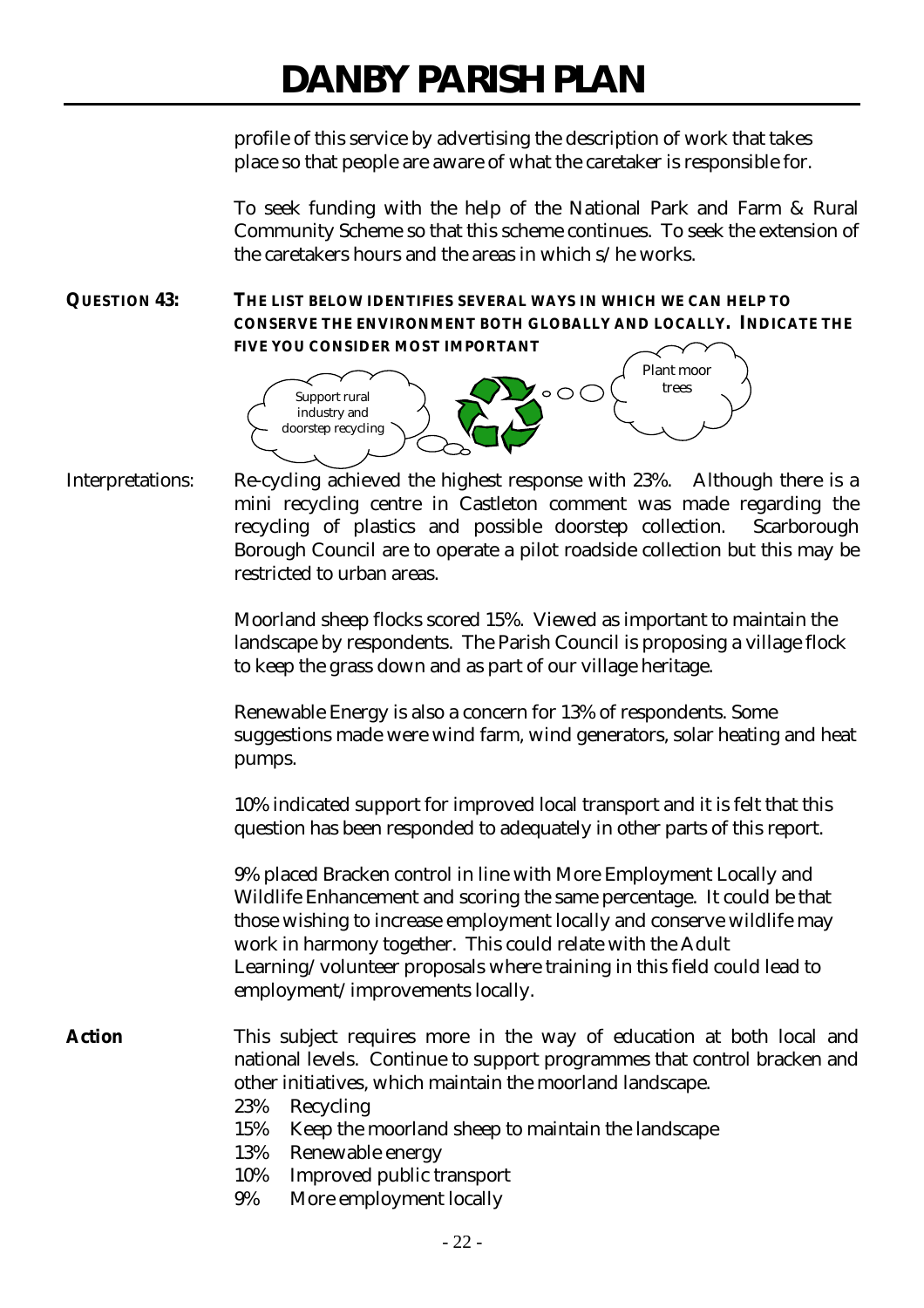- 9% Bracken control
- 9% Wildlife enhancement
- 5% Traffic management
- 3% Improved rights of way
- 2% Car sharing
- 2% Local history promotion

## **QUESTION 44: WHICH OF THE FOLLOWING FEATURES DO YOU CONSIDER TO BE IMPORTANT TO THE CHARACTER OF THE PARISH AND WORTHY OF PROTECTION/ENHANCEMENT?**



Interpretations: The moors, stonewalls and rivers/streams/ponds featured high in this question probably as they are the most visual feature of our landscape.

Action. To encourage the employment/training of young people in the country crafts (stonewalling/hedge laying etc). (See questions 22 and 45)

- 28% Moors
- 17% Walls
- 15% Rivers/Streams/Ponds
- 12% Woodland
- 10% Village greens
- 10% Hedges
- 4% Archaeological heritage
- 3% Ditches

**QUESTION 45: IF A LOCAL VOLUNTEER GROUP WERE FORMED TO PROTECT AND MAINTAIN ANY OF THE ABOVE FEATURES WOULD YOU CONSIDER BEING AN ACTIVE MEMBER?**

Interpretations: 40% of respondents indicated that they would be prepared to offer their services in a volunteer work group. This does not show in what capacity they would be prepared to work but it does give a good starting point. At the end of this survey a number of projects will have been identified which a local 'taskforce' could undertake.

Action Identify the prospective volunteers and determine their skills. Creation of 'Task Group' to organise 'Volunteer Work Groups' 60% No 40% Yes

**QUESTION 46: WOULD YOU SUPPORT THE PERMANENT MARKING OF DANBY BEACON AS A HISTORICAL SITE?**

Interpretations: There is strong support for Danby Beacon to be marked as a historical site. At the moment this appears to be being dealt with by the Parish Council and NYMNP and others. There is no need for action at the moment other than to publicise this level of support.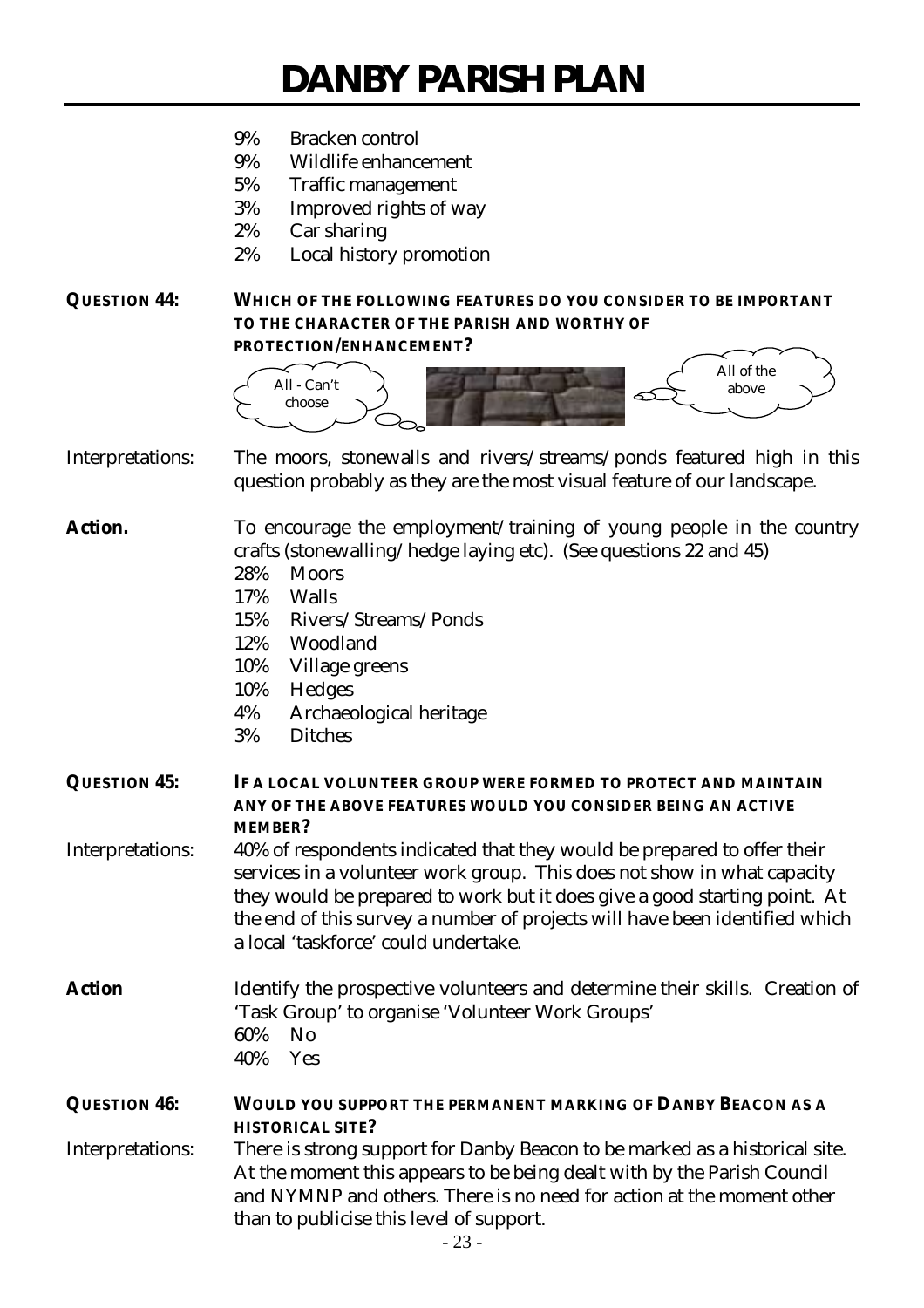87% Yes 13% No



**QUESTION 47: IF LOCAL FARMERS WERE TO ORGANISE OPEN DAYS OR EVENTS, TO SHOW LOCAL PEOPLE AND TOURISTS WHAT NORTH YORK MOORS FARMS ARE LIKE, WOULD YOU BE IN FAVOUR?**

Interpretations: A very positive response **with 90% in favour**. Farmers could use open days etc. as a shop window for amongst other things, best practice, animal welfare and natural products. The important relationship between agriculture and the local economy, especially tourism was highlighted by the recent foot and mouth outbreak and once again perhaps more coordination between farmers and other local businesses in organising open days and promotional events could benefit all. 90% Yes

10% No

Action Identify farms willing to hold events/open days for locals and tourists. Support this diversification via grants and/or funding. Identify feasibility in relation to Health and Safety and insurance issues.

**QUESTION 48: PLEASE LIST THE LEISURE ACTIVITES PURSUED BY MEMBERS OF YOUR HOUSEHOLD IN THE PARISH QUESTION 49: WHICH OF THE FOLLOWING DO YOU THINK WOULD BE APPROPRIATE TO IMPROVE THE PARISH?**

**QUESTION 50: IN RELATION TO THE FOOTPATHS AND BRIDLEWAYS – WOULD YOU LIKE TO SEE ANY OF THE FOLLOWING MADE MORE READILY AVAILABLE?**

Interpretations: The list of leisure activities pursued would indicate a dearth of activities for those interested in the artistic/creative pursuits. Bowls, country dancing, cricket, darts, football, hockey, quoits, tennis and walking are all well represented. With regard to improvements in the condition of any sports and leisure facilities there is not real overwhelming support for any but an all weather surface for hockey, or better drainage, and general refurbishment of Danby village hall get good support.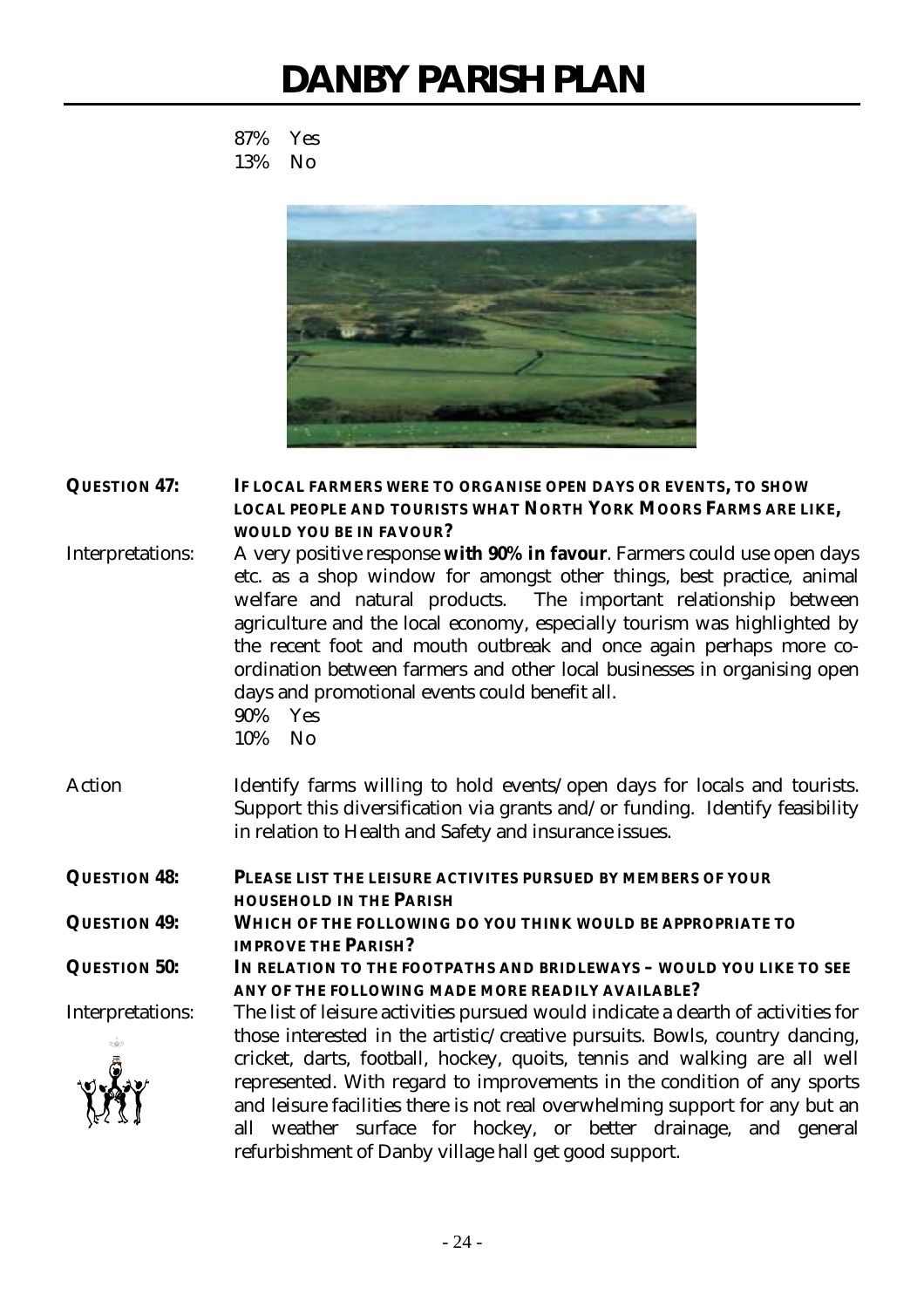With regard to the list of possible improvements for the village 18% nominated a leisure centre, 11% a library, 10% a learner pool and 8% a skateboard rink. The question that wasn't asked was where would we site any of these developments, which would be an interesting move. However 13% voted for 'none of these' perhaps indicating the choice offered wasn't to their liking. Although the scores for the BMX Park and Skateboard Rink appear relatively low it is possible this does not reflect the view of young people within the Parish and may warrant further investigation. As there is so little on offer for young people locally we believe serious consideration should be given to these attractions.

In relation to footpaths and bridleways 35% wanted more maps of local footpaths and 21% leaflets of local walks to buy. This is a clear vote for more information about where we can walk, cycle and ride. This is an area very attractive for these pursuits but there is a shortage of books and leaflets. This move would bring in more visitors to walk and cycle, which will be good news for local businesses.

Questions 48: Various leisure activities are pursued within the Parish.

| Question 49: |                | Question 50: |
|--------------|----------------|--------------|
| 18%          | Leisure centre | 35% Maps o   |

- 13% None of these 23% No opinion
- 
- 
- 8% Annual music/Arts festival 9% Themed walks
- 8% Skateboard rink
- 7% Utilising unusually buildings
- (Chapels, British Legion etc)
- 5% Internet Café/Access points
- 5% Golf Course
- 3% BMX park
- 2% More seating
- Action: To investigate further the need for facilities which the youth of our community want/need. To seek areas in which these activities may be accessed and developed. Maps of local footpaths/bridleways and leaflets for local walks could be made available through local businesses as well as the NYMNP centres.

*Danby Parish Council had planned to undertake a community surveying before the rewriting of the Parish Plan and the National Park Authority was able to add 3 questions to this document to ask local residents their opinions about The Moors Centre.*

**QUESTION 51: WOULD YOU LIKE TO SEE EXTERNAL FUNDING CHANNELLED TOWARDS FACILITITES AT THE MOORS CENTRE AND DEVELOPING AND INTERPRETING NEW THEMES?**

Interpretations: The response to this was very positive, with 64% of respondents saying 'yes', they would like to see money spent on the centre to develop and expand it. It is interesting that more people had 'No opinion' 22% on this

- 10% Learner pool 12% Guided walks of the area
- 
- 18% Leisure centre 35% Maps of local footpaths
	-
- 11% Library 21% Leaflets of local walks to buy
	-
	-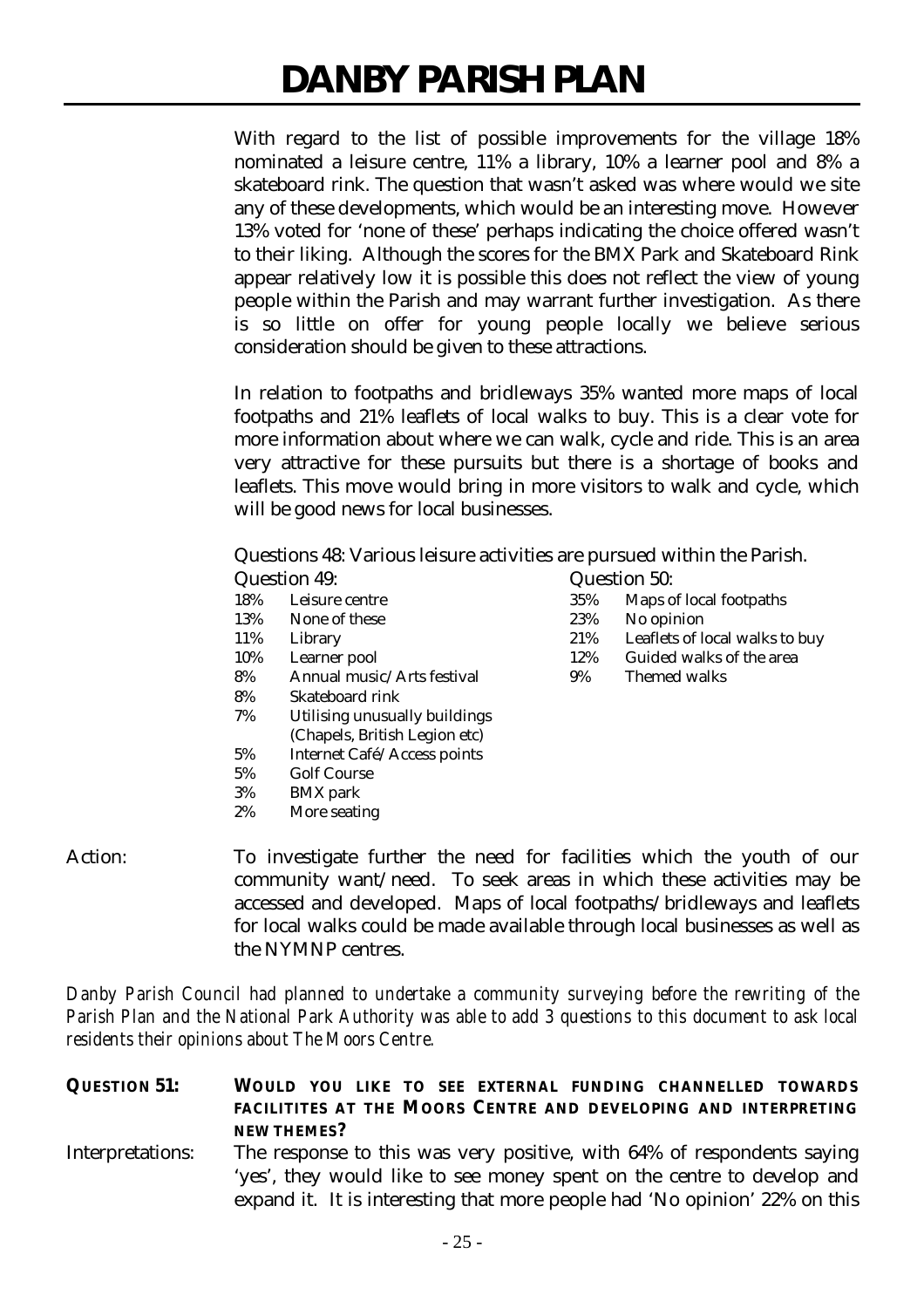than were opposed to it 14%. This could reflect that fact that people don't always visit or use facilities that are on their doorstep, seeing them as facilities for the visitor and not for the local person, therefore they have no comment to make. However there is a large degree of local support for modernizing and investing in the Centre.

64% Yes 22% No 14% No opinion

## **QUESTION 52: WHAT DO YOU THINK THE MAIN THEME FOR AN EXHIBITION AT THE MOORS CENTRE SHOULD BE?**

Interpretations: The three most popular answers are Wildlife, National Park landscape and conservation 35%, Using and Enjoying the NYM in a sustainable way 29% and Cultural Heritage of the NYM 16%

> This demonstrates that local people see the centre as somewhere to find out about the National Park as an entity, its landscape, wildlife and the cultural heritage. They also see it as a place where people can find out what there is to do in the North York Moors, and how the area can be enjoyed. It could be that they see the Centre as a place where visitors learn about these things, rather than local people. Indeed this would seem to be borne up by some of the comments that were added, such as 'Educate walkers to avoid the problems with farmers' and 'Activities to get conservation message across'. The least popular themes were Local Produce, History of Land Management and Healthy Living & recreation.

35% Wildlife, the National Park landscape and conservation

29% Using and enjoying the NYM in a sustainable way

16% The cultural heritage of the NYM

9% Local produce

6% Healthy living and recreation in the NYM

5% History of land management and current estate management

## **THERE WERE A LOT OF INTERESTING COMMENTS MADE, SOME ARE INCLUDED HERE.**

- Arts centre
- Close down and make it into houses for local people
- Local arts and craft
- Make exhibition area more interesting
- Activities to get conservation message across
- Educate walkers to avoid problems of farmers
- Renewable energy products
- Use grass area for local farmers market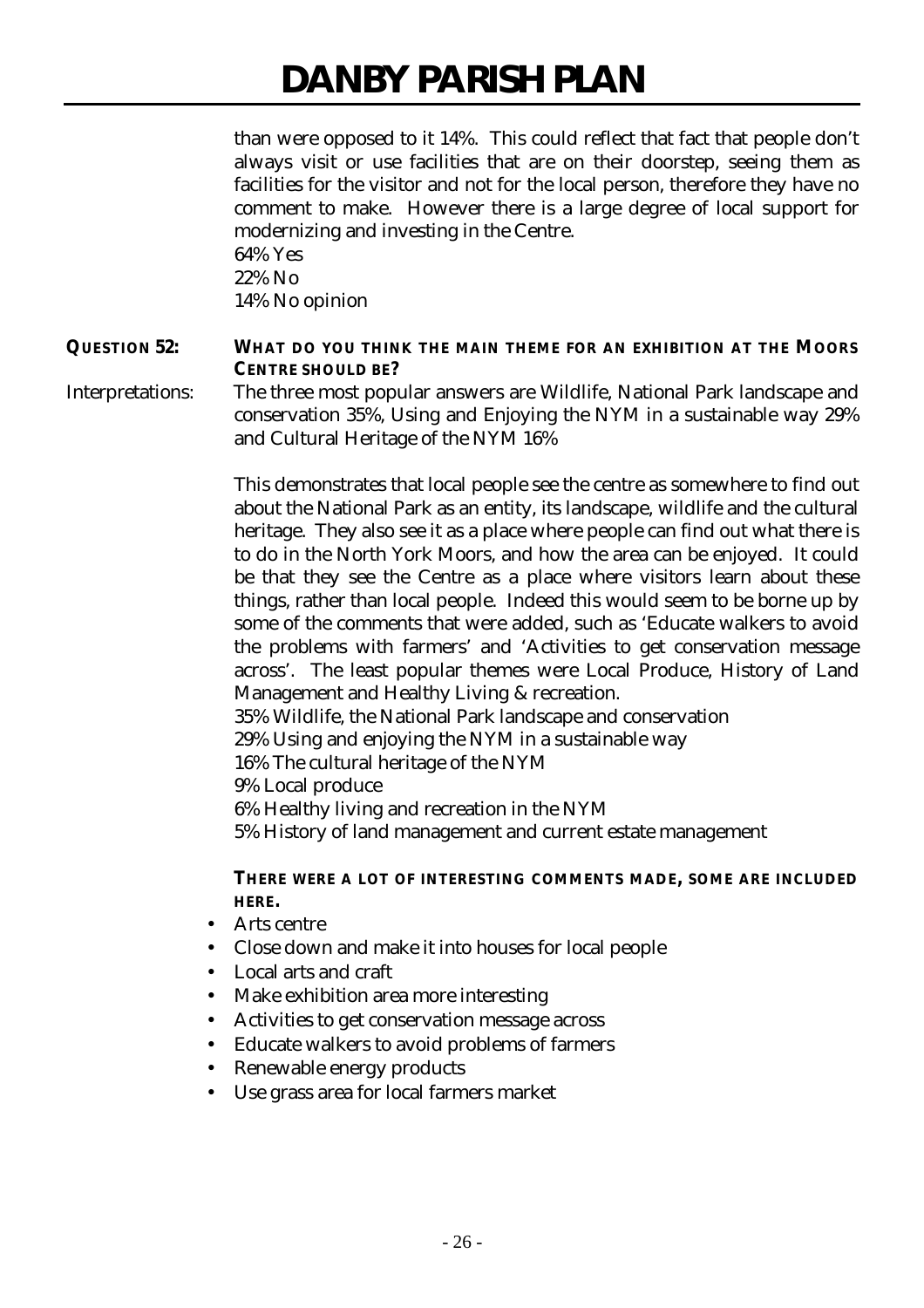## **QUESTION 53: WHAT SORT OF FACILITITES WOULD YOU LIKE US TO DEVELOP AT THE MOORS CENTRE?**

Interpretations: The interesting result here is that community internet access was the least popular option with only 17% of support locally, however a children's play area was the most popular suggestion with nearly 50% of respondents wanting to see that restored to the site. Being able to use the site for local meetings was also popular with 34% of people indicating that they would like that facility.

> Once again the comments give an insight into feelings of local people, which can be very strong and quite varied; some are included here.

- Abolish car park charges
- Adult education courses and summer theatre
- Centre which pulls in large number of coaches in the season
- Climbing wall, BBQ area, bike shop and hire
- Environmental awareness computer programmes
- Farm shop/local business support
- It is fine as it is!
- Music festivals
- Too far from the village
- Use lecture theatre as a cinema for young people
- Wildlife and heritage centre

49% Children's play area

34% Venue for local meetings

17% Community Internet access

*Summary: The results from the Danby Parish Survey are extremely interesting, providing a good picture of local feeling towards The Moors Centre, the use and development of its facilities. Despite some negative comments about the Centre and some of the National Park's policies there is generally strong support for the site. People want to see some of the local facilities restored such as a play area, which was obviously well used by local families and they miss it now it has gone. There is also an alternative way of examining the question about local facilities and the apparently least popular option of Internet access. Although it was the least popular option with only 17% of support that 17% percent equates to 75 people who would use the Internet, this would mean increased access to the Internet for 75 people from one local community and would make a big difference for them. Overall the challenge is to turn the negative responses around and make the centre more relevant to local people, removing the image that it is only for visitors, and give local people something that they can get from it too.*

# **QUESTION 54: HOW WOULD YOU LIKE THE PARISH TO DEVELOP FURTHER?**

Interpretations: There was quite a mixed bag of suggestions on how the Parishioners would like to see the Parish develop further. 27% want it to be a mixed community, 24% want it to be a working community and to stay as it is and 10% want a tourist centre. If any developments are to be made in the Parish then we must ensure that they are in keeping with the natural beauty and traditions of the countryside.